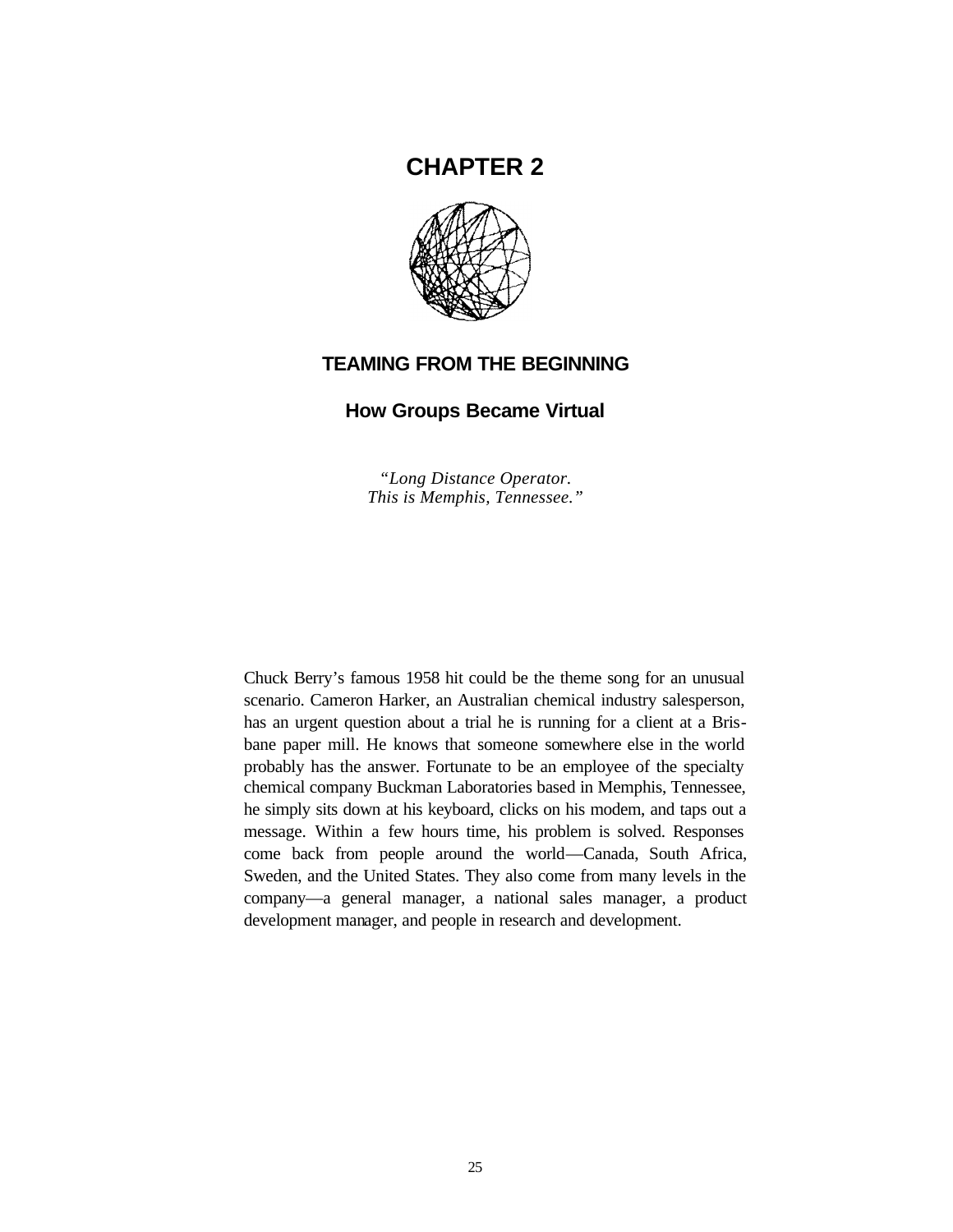## **Our Company Never Closes**

In the new boundary-crossing world that Buckman Labs (as it is known) inhabits, Cameron Harker does not actually dial into company headquarters in Memphis. There flags from each of the countries in which it has subsidiaries fly at the main entrance. Instead, he makes a local phone call through which he accesses one of Buckman's 62 discussion areas on a global electronic communications network. By dialing in and posting his request, others among his 1200 company colleagues will see his message and respond immediately even though they live in 19 countries on 5 continents with customers in 80 countries.

The city famous for Elvis, Beale Street, and the Blues is also home to a company now celebrated in virtual team circles. Buckman Labs has been way ahead of the pack for a long time with its problem-solving teams that circle the globe. After more than a decade of pioneering its online knowledge network, Buckman has answered a lot of questions that other companies are just beginning to ask. And, the city of Memphis, known as "the distribution center of the United States," itself is no laggard. Because of its geographic centrality, many companies, including Federal Express and Northwest Airlines, use it as a hub. A test bed for many of BellSouth's new telecommunications products, the city has had high-speed data lines (called ISDN) available since the early 1990s.

### *Increasing the Span of Communication*

Bob Buckman is the visionary behind Buckman Labs' global "knowledge transfer" system, K'Netix. In 1996, Buckman stepped down to vice chairman after 17 years at the helm of the privately held company that his father started in 1945. A \$270 million company, Buckman Labs provides specialty chemicals to the pulp and paper, water, and leather industries. The company's products keep swimming pools free of algae, clear effluent streams of heavy metals, and allow contamination-free manufacture of paper products.

The online network that allows everyone in the company to talk to one another from anywhere at any time is not just supporting technology for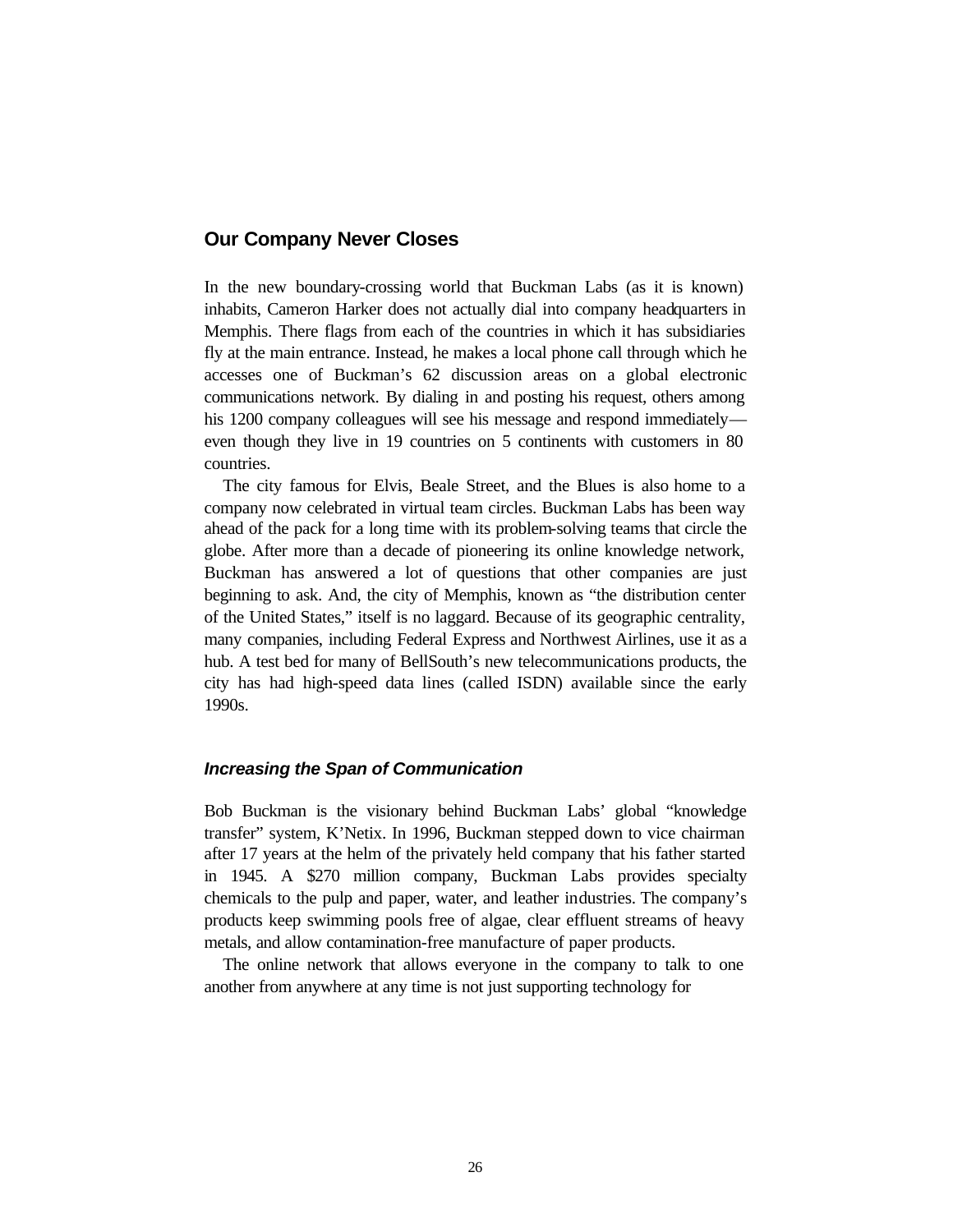the company. It is the logical manifestation of Buckman's deeply held beliefs about people, business, and the nature of competition. Buckman often begins his speeches with a telling quote from former Scandinavian Airways chair Jan Carlson:

> *An individual without information cannot take responsibility; an individual who is given information cannot help but take responsibility.*

For people to be effective, Buckman says they have to have information with which they can increase their "span of communication" and thus their "span of influence."<sup>1</sup>These key tenets that lie at the heart of the K'Netix design allow and encourage everyone to participate. Although he is a chemist and a statistician, Buckman sounds at times like a communications theorist. In this case, good theory appears to make for good business: the number of sales from new products has grown dramatically since the early 1990s when the online information system began to burgeon.

"The speed at which you can communicate defines how quickly you can make money," Buckman says. "If I can respond to a customer in six hours anywhere in the world at any time, that's a competitive advantage. As the speed of communication increases, customer response time moves toward instantaneity. That redefines competition. Any entrepreneur in the world will understand that."

To unleash the power of the individual, Buckman says to "radically change their span of communication and I mean radically. Anyone should be able to talk to anyone else inside and outside the organization. We want to close the gap with the customer. How do we increase our cash flow with the customer? By increasing our power on the front line. But that can only happen if the individual has good span of communication."

Buckman's goal is to have 80 percent of the company "effectively engaged on the front line," that is, directly connected with customer needs. "If you're not doing something useful for a customer, why are you here?"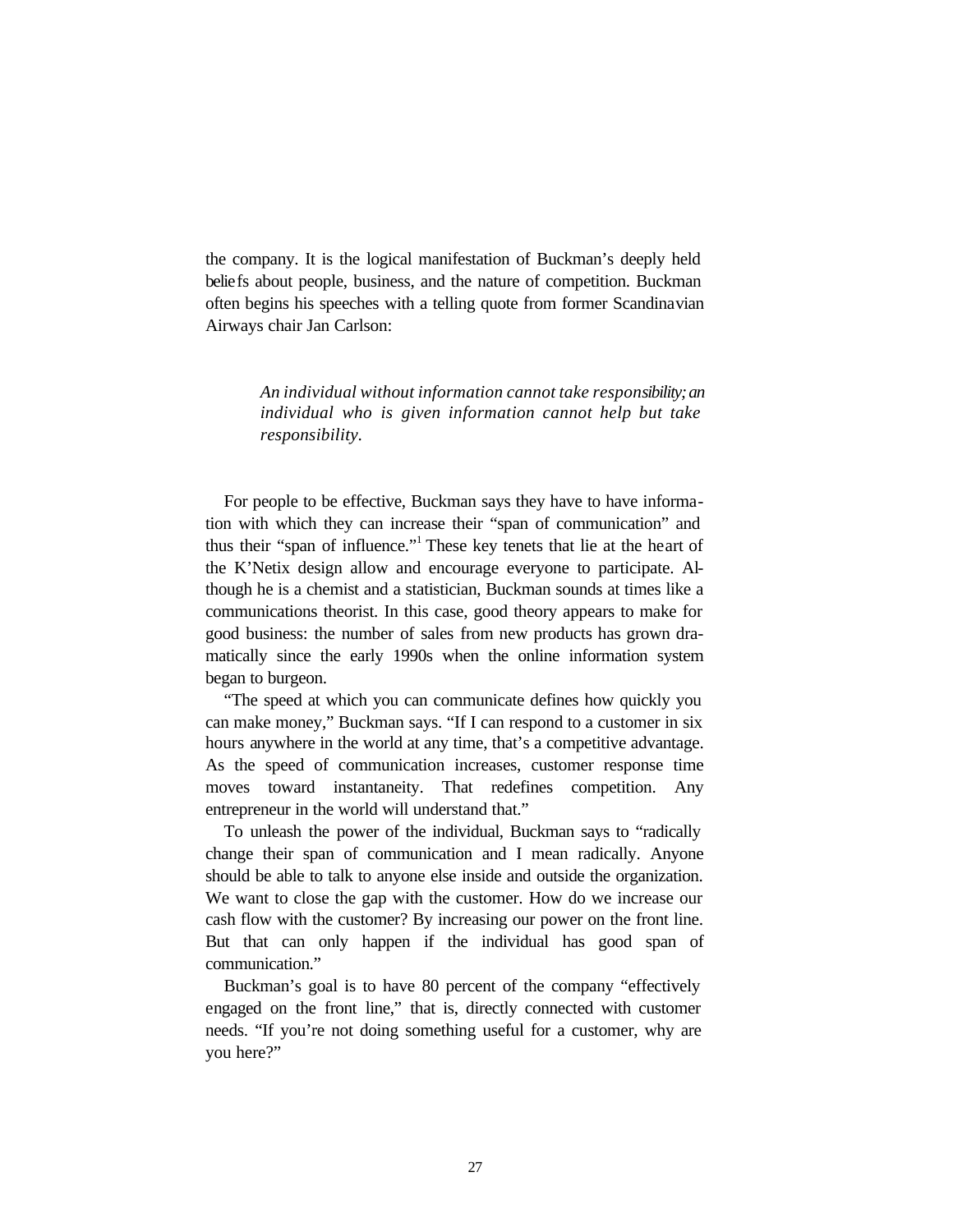Currently, he figures that 50 percent of the company is on the front line, an increase from 16 percent in 1979.

The impetus for K'Netix was the desire to share best practices for solving customer problems. "But we couldn't run Ph.Ds around the world fast enough at the speed that we needed," Buckman recalls. When they started the network in 1985, a portable PC weighed 17 pounds and email was in its infancy. "That's where it all started—with e-mail, trying to communicate better, pure and simple."

Geographic separation was not Buckman's only problem. Even when people are located in the same place, Buckman figures that people are out of their offices on average 86 percent of the time. "Why do organizations spend huge sums of money on systems that only function 14 percent of the time?" Buckman asks. Most salespeople spend practically no time, if any, in the office. Likewise, executives and most managers are rarely at their desks from 9 to 5 every day.

The desire to share best practices *anywhere all the time* turned into an online discussion system based on some very simple principles. It should:

- ? Reduce the number of transmissions of knowledge between individuals to one.
- ? Give everyone access to retrieving from and contributing to an easy-to-use, fully searchable, automatically updated company knowledge base.
- ? Be available all the time anywhere in the world since "our company never closes."
- ? Communicate in whatever language is best for the individual user.

#### *Maximizing Participation*

By today's stupefying technology standards, the Buckman global knowledge network is pretty elementary. "We use the same e-mail system that 4.5 million other people do," says Victor Baillargeon, the Ph.D. chemist who was until 1996 vice president of Knowledge Transfer at Buckman. After five years using a cumbersome IBM network that required different codes for different countries, they moved in 1992 to CompuServe,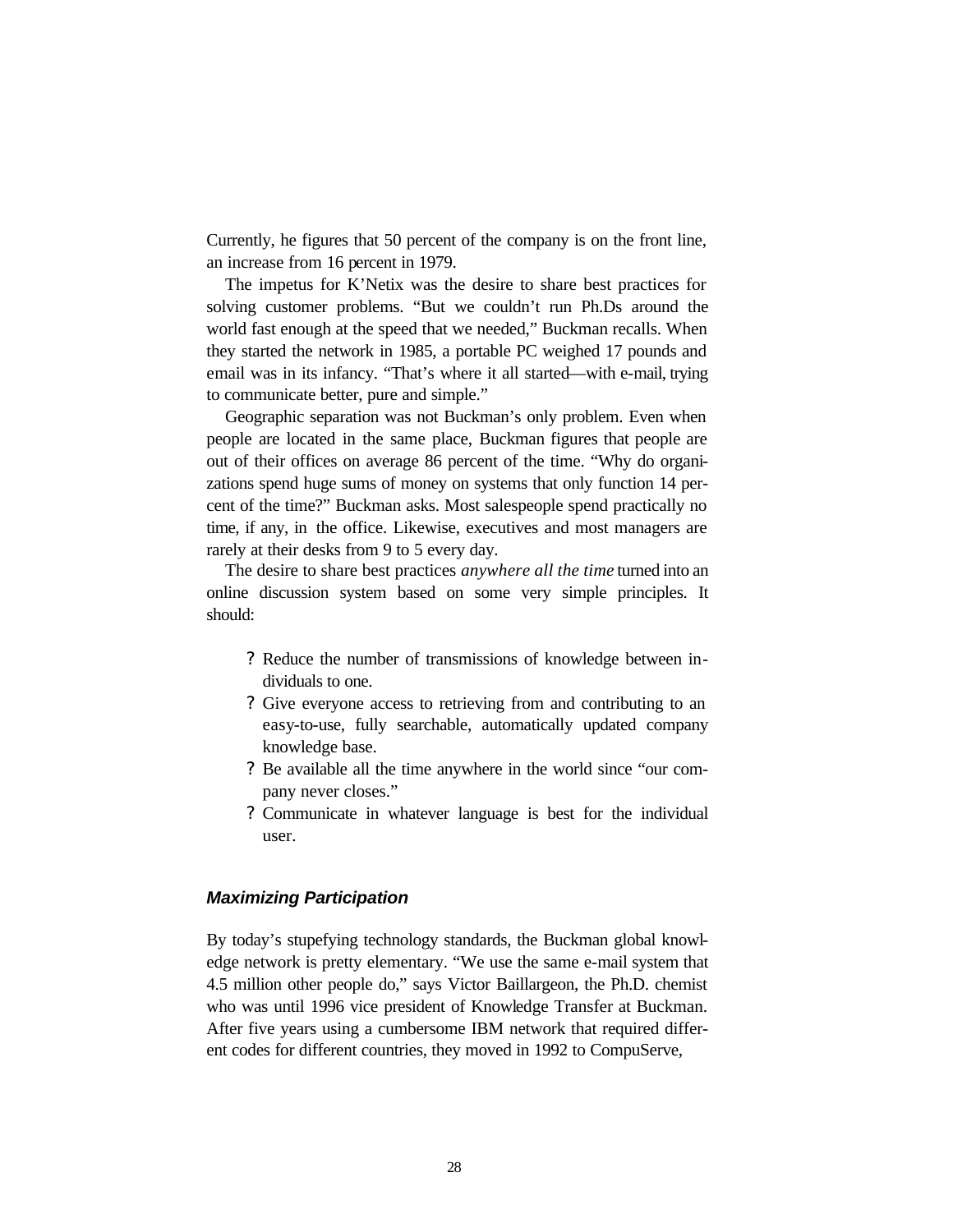the Columbus, Ohio-based network. Everyone at Buckman can easily dial into a local service or directly into a CompuServe node.

CompuServe "forums" have been around since the mid-1980s. The idea behind the forums is very simple. Each one is on a different topic and anyone with forum access privileges can post messages to it. Because it captures everything electronically, the system maintains its own ongoing history of the discussion. Buckman has numerous forums on topics germane to its business such as the TechForum that has 24 discussion groups (including BuLab News, the online company newsletter) that are open to everyone in the company. The Purchasing Section is where all Buckman purchasing agents around the world communicate. The forums also house proprietary discussion groups. There new products, corporate strategy, and finance are under discussion by small teams with direct responsibility for these areas.

"We chose CompuServe because of ease of use," explains Alison Tucker, who managed the forums for the first several years and now heads Buckman's Internet initiatives. While other companies are out hiring programmers to develop complex information systems, Buckman chose instead to buy off the shelf. "The only reason companies create their own systems today is ego!" Bob Buckman says emphatically.

The Buckman system works because the barriers to participation are low. Everyone has access to PCs and laptops with modems. When people travel, they can take an "electronic first aid" kit with them, equipped with whatever they will need for the country they are visiting including adapters and cables.

How do you get 1200 people around the world comfortable with logging in every day to solicit and contribute advice to people they never (and may never) see?

It took a lot of time, training, attention, and senior-level commitment. At the beginning, Tucker spent "endless amounts of time online. Sometimes 12 hours a day," she recalls. "I was learning to manage all these crazy discussions. When we started out, half the things going on were not business related—people talking about their kids and their dogs. We've always been this global company, but people didn't have a chance to talk until this happened. We'd have (real-time online) chat sessions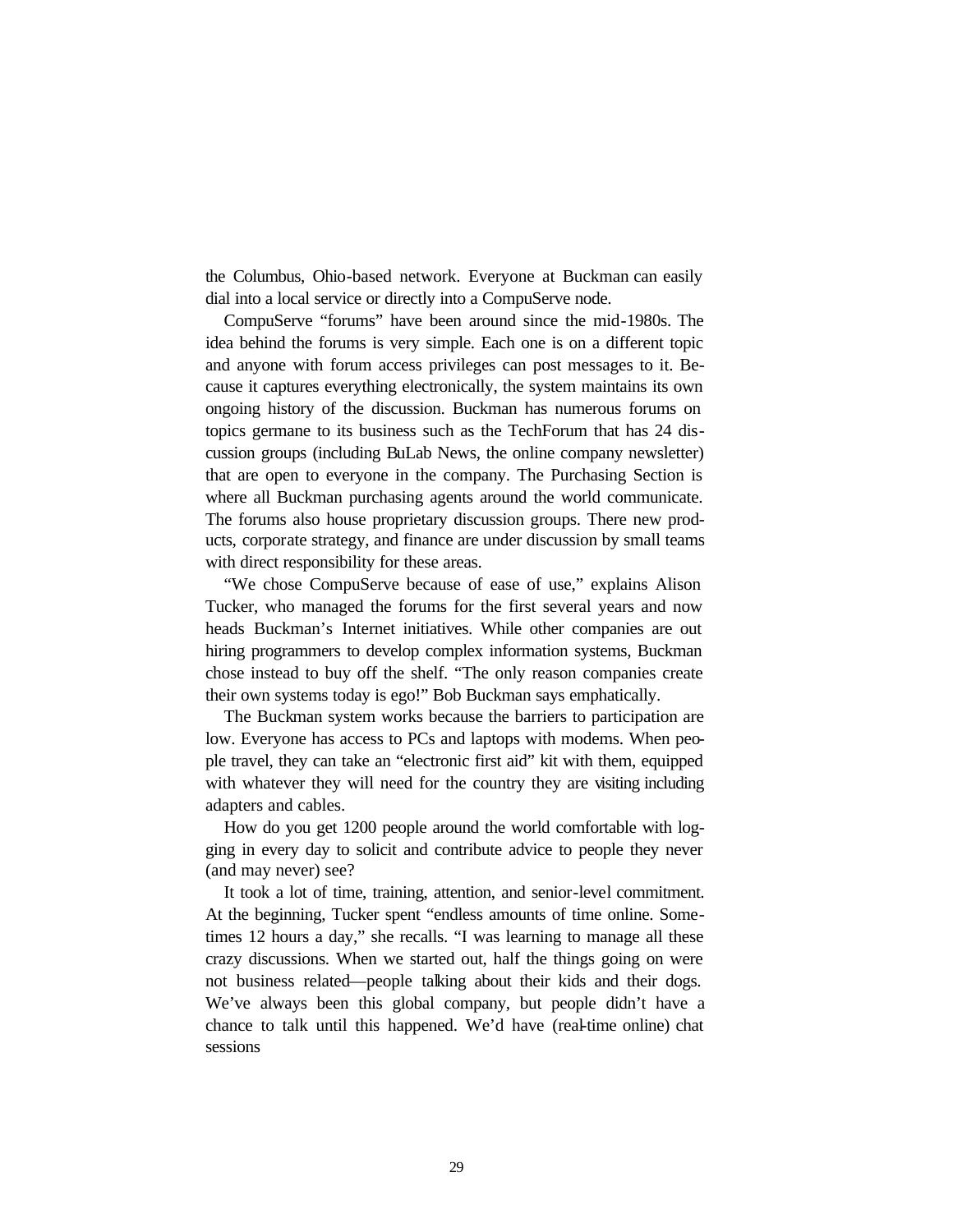at 5:30 or 6:00 **PM** Memphis time with people saying, 'I have to go answer the phone or door.' People in Japan were telling jokes to people in Brazil."

To encourage companywide participation, Buckman himself took to the world circuit. He gave speeches on the role of knowledge transfer and his belief that the company's intelligence lies "between the ears of the people, not in some database." From the beginning, he has been an active daily participant. "It has to have unequivocal leadership at the top," he says.

For the first six months, they ran weekly reports to see who was participating and who was not. "Bob sent very civil, gentle messages asking people why they weren't online and whether they needed any help," Baillargeon recalls. "But the unspoken message was very loud and clear. If you wanted to keep your name off the report that was run on Fridays, then you logged in by Thursday afternoon. We haven't needed to run a report since the first six months."

#### **Leveling Out**

The initial getting-to-know-one-another frenzy lasted for about three months and then things began to settle down. Today, the system still has a Break Room that has no monitoring and no maintenance. There the Super Bowl, the World Series, and World Cup rugby (which "sometimes gets pretty heated among the Irish, Australians, and South Africans," according to Baillargeon) are tile burning topics. Buckman built in permission to use any feature of CompuServe's system from the beginning. The company has encouraged nonwork-related online exploration as an important way to learn the electronic environment.

Over time, the conversations have become self-policing. Baillargeon reports few incidents of "flaming," where people vent, argue, or attack one another online. Participants have developed a style of communicating their requests that is to-the-point and informative. Skilled experts on the topic moderate all business forums. They monitor the discussions, provide help where needed, and archive material that becomes part of the company's knowledge library.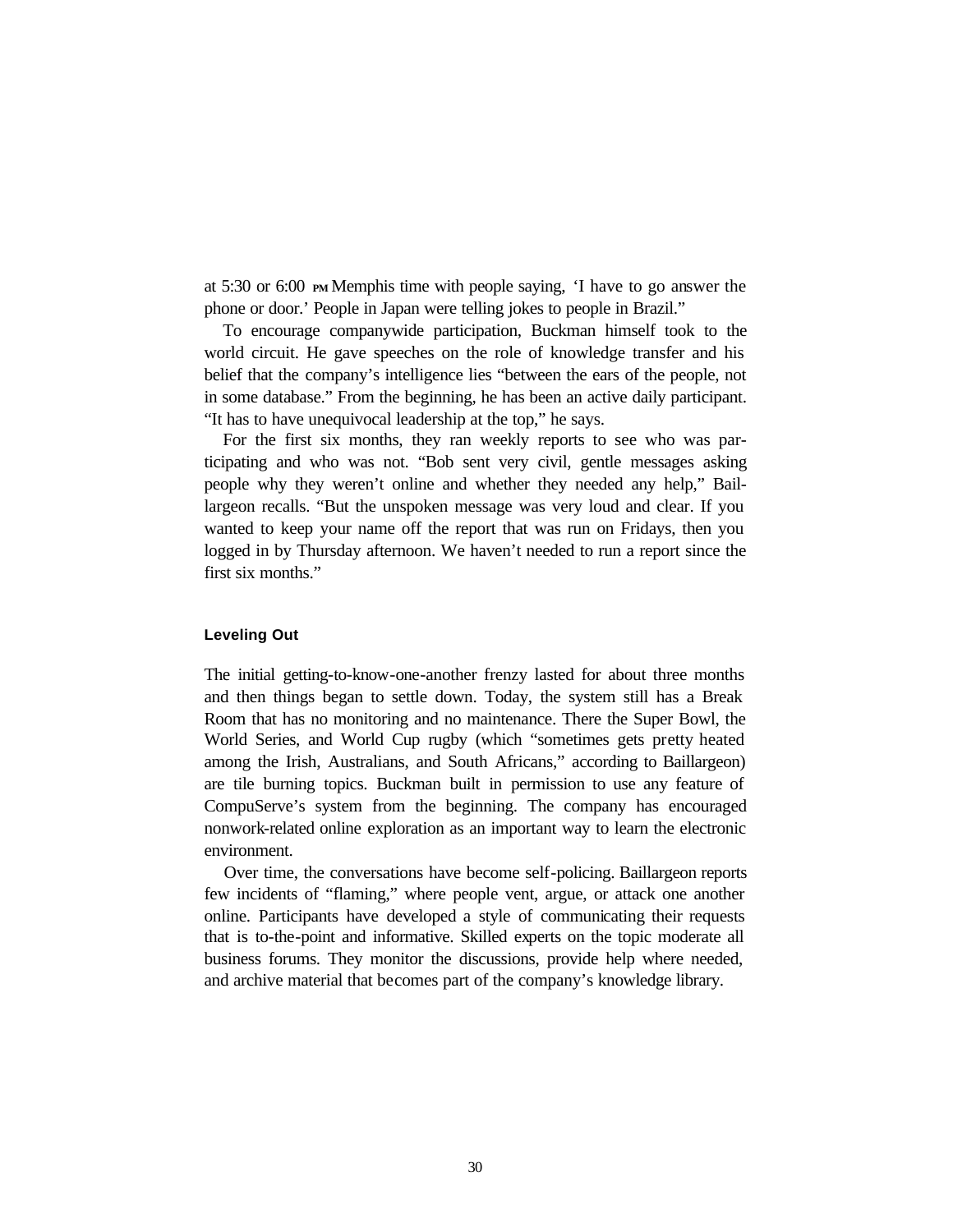"Our use was very high at the beginning while everyone was learning and now it's leveled out," Tucker says. "The key thing is to be patient and advertise, advertise, advertise to your people. We didn't have anybody to learn from. And we still don't, but we're learning from each other."

K'Netix is the overarching term for all the electronic environments of the company, not just the online forums, which are considerably more than online question-and-answer sessions. "These discussions aren't just a few snap answers," Baillargeon says. "It may take days or even weeks until subjects are complete. A lot of the time it's a full-blown discussion, not just here's a question, here's an answer.

### *A Climate of Trust*

Buckman people agree that such a system would be impossible without a "climate of respect and trust that has to be pervasive," in Baillargeon's words. "If I'm asking a question from one part of the world and I get a reply from someone I don't know in another part of the world, I have to trust that they're giving me their best effort and their best knowledge. Part of my incentive to participate is that today I may be bothered by having to reply but tomorrow I don't know what I'm going to need to ask for."

The "climate of trust" at Buckman is represented in a "Code of Ethics" that new employees receive in laminated pocket-size form and which hangs framed in every office.

> *Because we are separated—by many miles, by diversity of cultures and languages—we at Buckman need a clear understanding of the basic principles by which we will operate our company.*

So begins the firm's social compact born out of a very practical problem that arose in 1983 when the company's global presence started to become significant. "Folks working in other countries started to ask what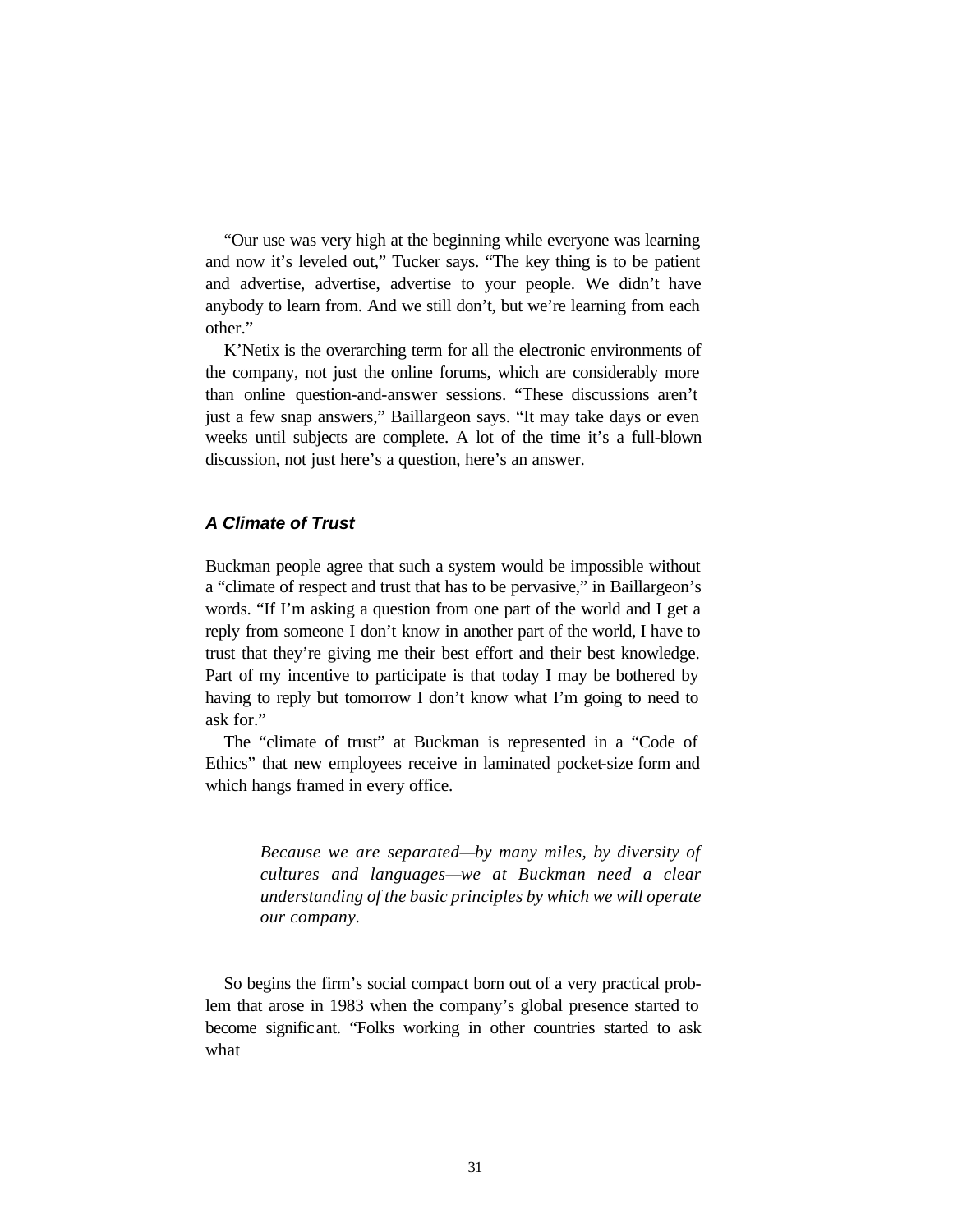they should tell their people to do about bribes," Buckman recalls. "Everyone sent in ideas and Steve Buckman [Bob's cousin and, since 1996, CEO and chairman of the company] pulled them together and it's never changed since. It became the glue."

#### *The Future of* **K'Netix**

After 10 years of learning, Buckman Labs continues to push out the electronic border. Finance, human relations, and a host of other corporate services have moved completely online. "If the SEC (Securities and Exchange Commission) feels secure using CompuServe, then we should," says Buckman when asked about security issues. A marketing information data analysis system is under development as is a Customer Information Center, which will be the repository for all customer information. Forums are being developed that include customers, and the entire database is being migrated to icon-based images. World Wide Web pages are materializing to deal with a wide variety of topics and a user-friendly interface is being built to the groupware product Lotus Notes.

Perhaps most interesting is the Distance Learning project that Buckman himself chairs. The idea is to bring knowledge to the learner rather than bring the learner to the knowledge. Since the Buckman learners speak nearly a dozen languages, the frontier issue of instantaneous translation is the current problem to solve. Because the company's business of producing specialty chemicals is so highly "specialized," construction of the dictionaries for translation is its own headache.

Bob Buckman is not stopping at simply providing distance learning in the native speaker's language. His hope is that eventually K'Netix will be entirely language-sensitive. When someone posts a note in English, people in Japan will be able to read it and respond in Japanese which in turn people can read and respond to in Portuguese, Swedish, Dutch, French, Spanish, and Italian as well as English—and whatever other languages employees speak.

In the end, Buckman believes that the system's success rests on people not tools. "It's 90 percent culture change and 10 percent technology," he says. "You cannot drive this change through technology and technology budgets. It's people who bring about the change. These systems and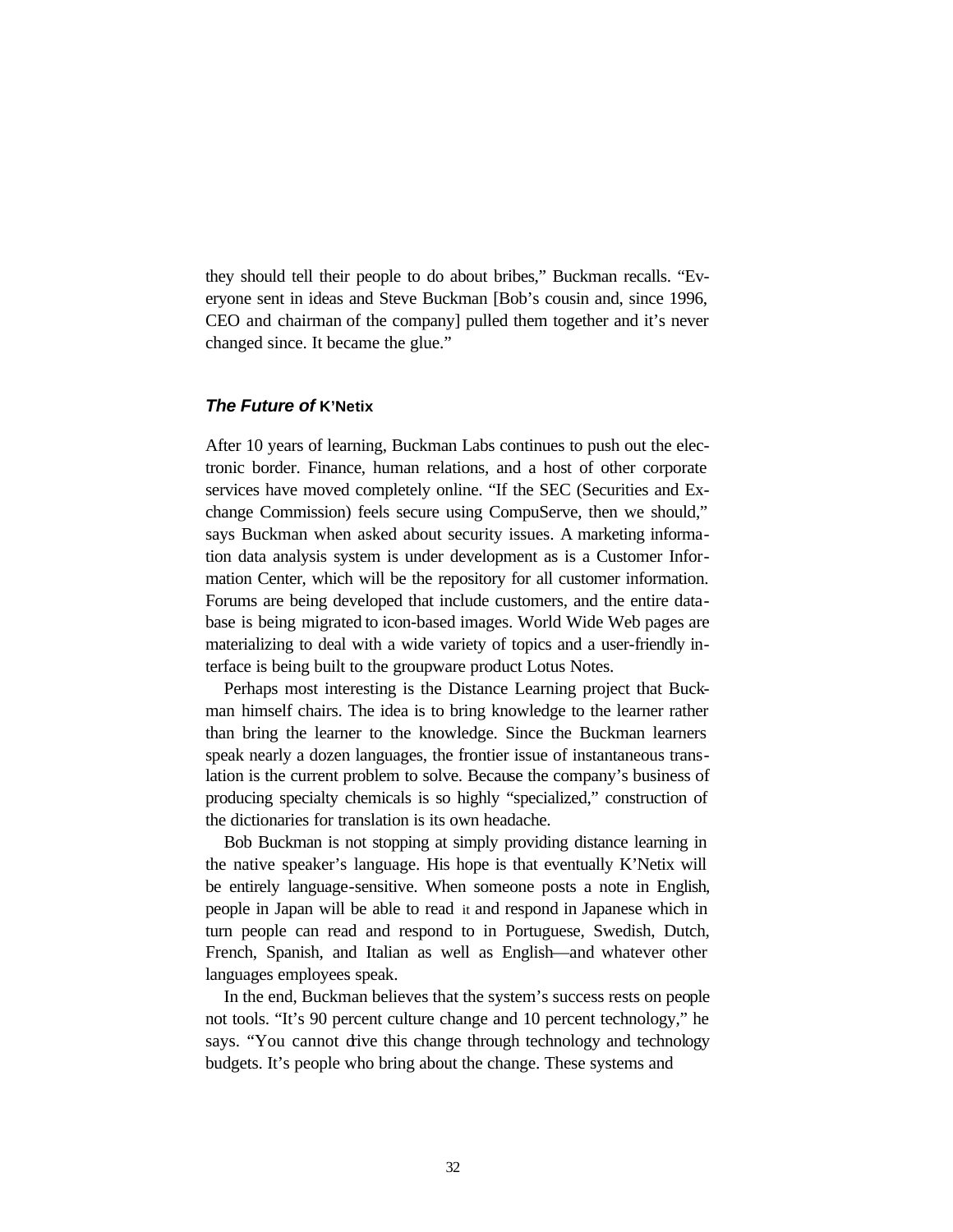methodologies are now self-generating and don't need that long, hard push to indoctrinate into the culture. It's a journey not an end and we are still struggling."

Global teams that never meet are the latest in a long line of innovations in small groups. We have been working on this form of organization for a long time.

## **Four Ages of Small Groups**

The magnitude of the change now gripping us all—in speed, complexity, and globalization—is captured by the view that humanity is undergoing a major evolutionary transition from an industrial to an information-based economy and society. Alvin and Heidi Toffler use "three waves of change"<sup>2</sup> to capture the essence of the big view of human civilization:

- ? The Agricultural Age wave began 10 to 12,000 years ago, and marked a dramatic shift from the Nomadic Era. Farming and herding eventually replaced hunting and gathering. Populations grew larger, cities and towns developed, and family size increased as people settled down.
- ? The Industrial Age, running roughly from the 18th through the mid-20th century, saw factories replace farms as the economic engine. Populations have exploded and urbanized, while families have grown smaller. This age represents today's tradition, the old from which the new seeks to emerge.
- ? The Information Age is growing out of the third wave of change, beginning in the mid-2Oth century. We are now riding the turbulence of transition. The world's economies are becoming information-based, electronically connected, and globally interdependent. Population is still rising and families are still small but diversified.

The Tofflers' three waves of change divide all of human history into four great ages. To span all our contemporary organizational capabilities, we need to include the first human era.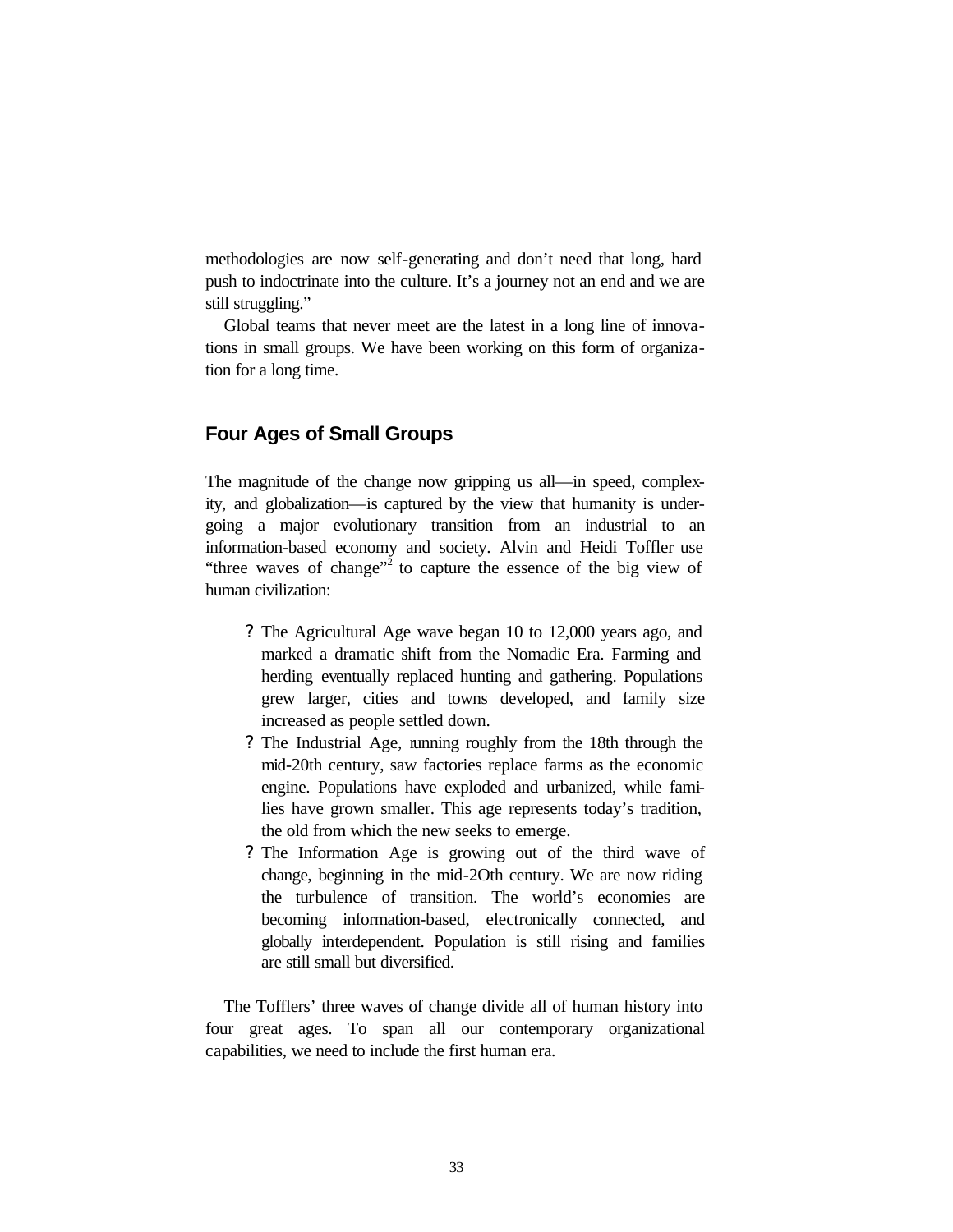? The Nomadic Age, beginning indistinctly between two and three million years ago, was when our ancestors acquired the ability to speak, make tools, and configure social organizations. Populations were sparse and families were relatively small.

### *Four Varieties of Organization*

Each of the great ages also has initiated a new social configuration.<sup>3</sup> Nomads roamed around in *small groups.* The great agricultural organizations were the first *hierarchies.* The rise of industrialism brought the large-scale use of *bureaucracies.* The Information Age has its emblematic organization as well: boundary-spanning *networks* (Figure 2.1).

Over the ages, we have accumulated organizational knowledge. When hierarchy came along, people did not stop meeting in small groups. When bureaucracy evolved, hierarchs did not throw down their scepters and call it a day. Indeed industrial bureaucracies depend upon the ranks and levels that agrarian hierarchies invented. While developing its own signature characteristics, each age also incorporates essential organizational features of the ones before it.

Networks, the emerging organization of the Information Age, incorporate aspects of its predecessors: the levels of hierarchies, the specialties of bureaucracy, and the purposes of small groups.

Old forms do not, however, persist unchanged. With each new age, new versions of old forms supplement the human organizational repertoire.

**Figure 2.1 Ages of Organization**

| Nomadic      | Agricultural | Industrial  | Information | Age          |
|--------------|--------------|-------------|-------------|--------------|
| Small Groups | Hierarchy    | Bureaucracy | Networks    | Organization |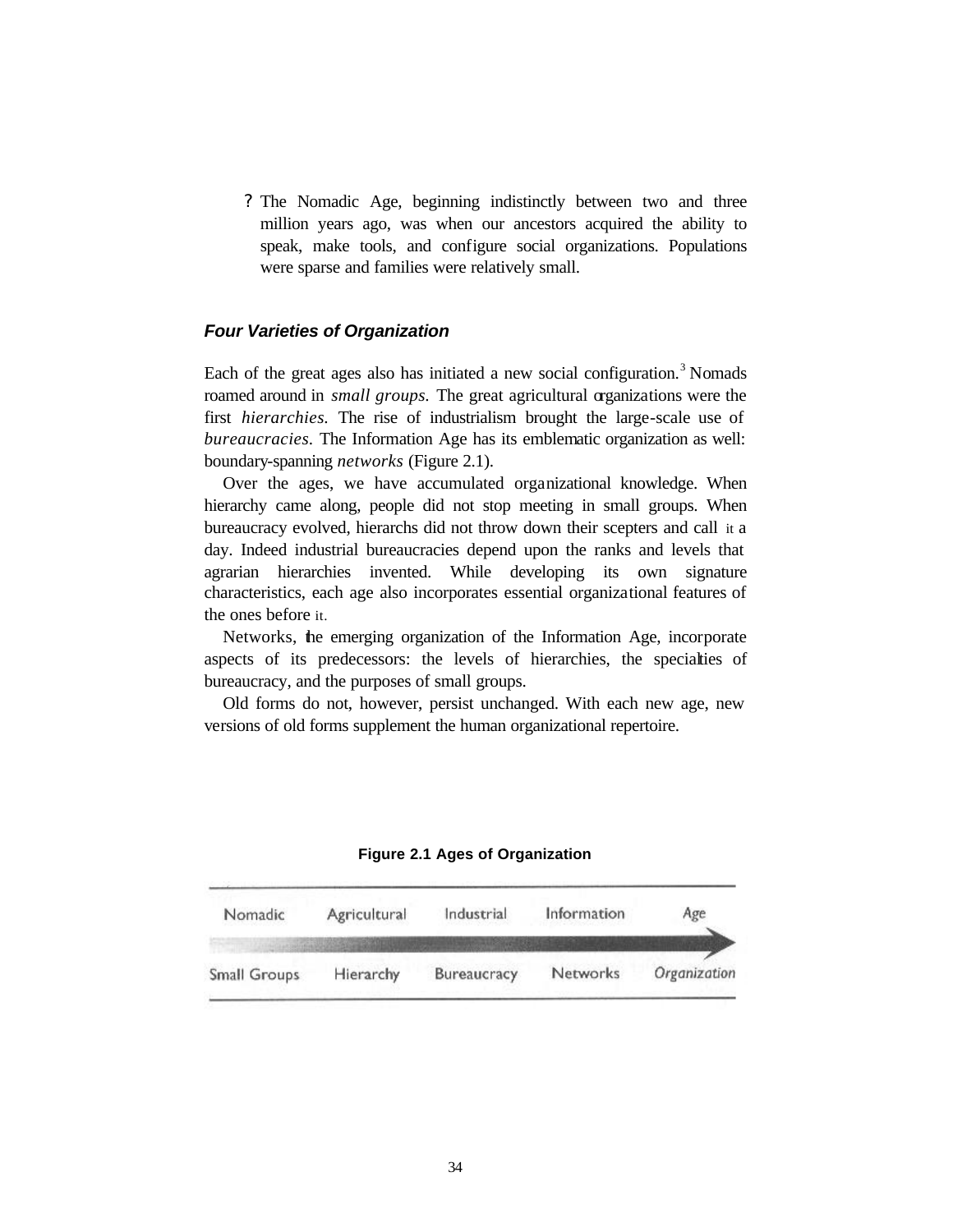*The original autonomous small group—the family— survives today, still central to society yet different in each era.*

New forms of hierarchy (for example, shared leadership at the top) and bureaucracy (for example, decentralized) are appearing within networked organizations.<sup>4</sup> There also is a new variant on small groups-virtual teams (Figure 2.2).

## *Groups of Nomads*

 $\overline{a}$ 

The mobile family that foraged to survive was the basic social unit of the Nomadic Era. Relatively small in size, these families were partly self-sufficient and partly interdependent with other families. Together, they periodically set up camp in larger groups. Once in the camps, taskoriented groups naturally took shape. Hunters, gatherers, and traders joined forces according to circumstance and need.

|                           | Nomadic                         | vricultural                                | Industrial                                       | <b>Information</b>                         |
|---------------------------|---------------------------------|--------------------------------------------|--------------------------------------------------|--------------------------------------------|
| <b>Families</b>           | Mobile family                   | Extended family                            | Nuclear family                                   | Diverse family                             |
| Task<br>Teams             | Gatherers<br>Hunters<br>Traders | <b>Farmers</b><br>Herders<br>Artisans      | Positions<br>Specialties<br>Professionals        | <b>VIRTUAL</b><br><b>TEAMS</b>             |
| Social<br><b>Groups</b>   | Health<br>Leisure<br>Friendship | Castes<br>Classes<br>Religious             | <b>Associations</b><br>Special interest<br>Clubs | Electronic groups<br>Virtual communities   |
| Decision<br><b>Groups</b> | House heads<br>Camp councils    | Rulers, elites<br>Military units<br>Owners | Legal<br>Representative<br>Committees            | Direct participation<br>Virtual government |

**Figure 2.2 Four Ages of Small Groups** $\mathcal{L}_{\mathcal{A}}$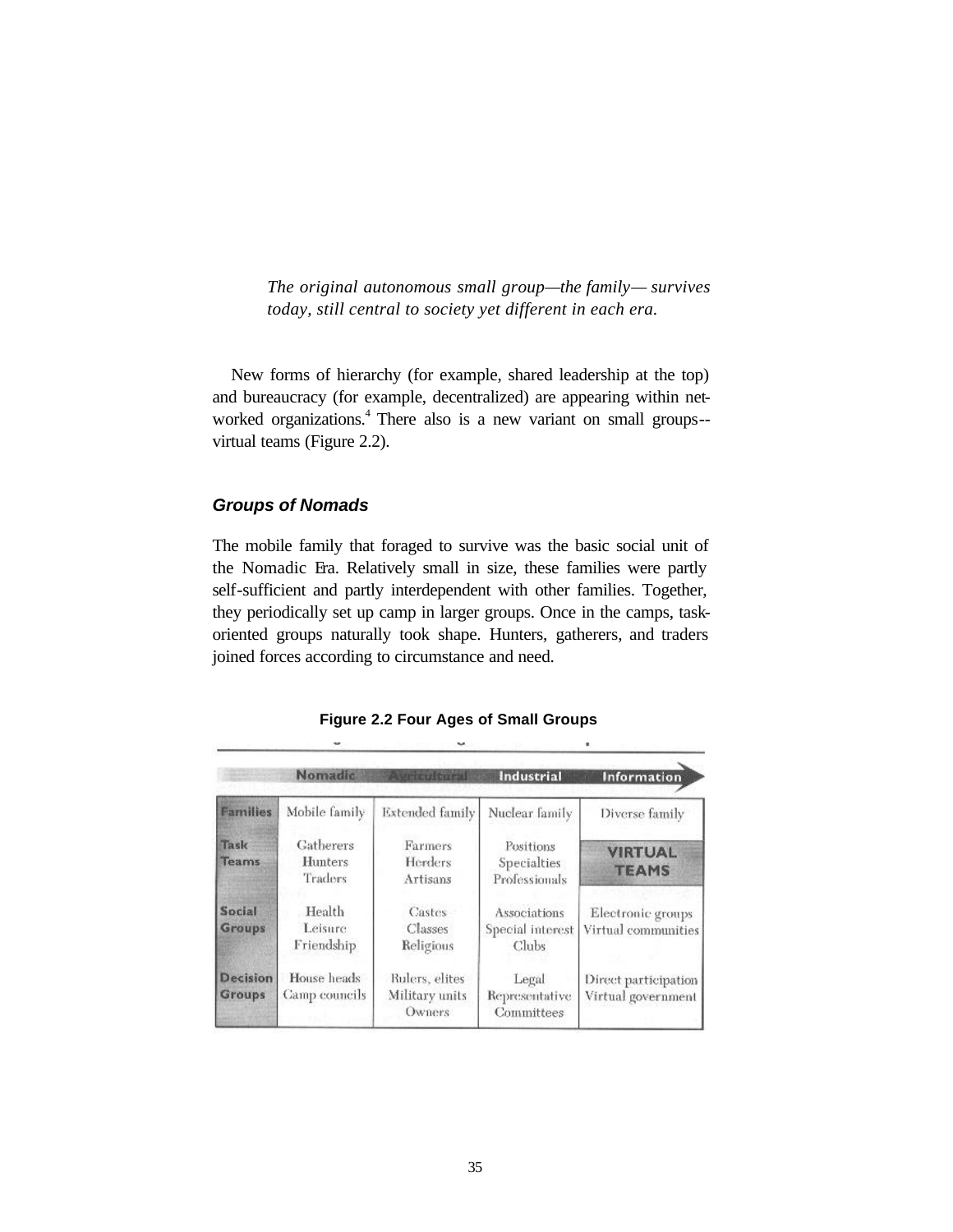*The first teams were the task-oriented camp groups of the Nomadic Era.*

Camps also stimulated other relationships outside the family. These nonkin affinity networks, as the anthropologists call them, enabled people to have friends, share information, offer healing, encourage hobbies, enjoy leisure and recreation, and participate in contests. Without cooperation across kin lines, humanity never would have gone beyond subsistence. These "virtual" kinships, what anthropologists call fictive kinships, were critical to human progress.

## *The Agriculture of Small Groups*

In the Agricultural Era, families grew to be larger and more extended. Farmers and herders, the new task-oriented economic units, eventually crowded out hunters and gatherers (although not completely, huntergathering societies still survive on several continents today). Skilled tool-makers evolved into artisans. With them came the masters of the trade with their own small shops and apprentices. Society stratified into castes and classes. Religious groups emerged as a common spiritual life integrated larger communities inhabiting bigger societies.

The great organizational innovation of this era was the rise of ruling elites and military units. To protect land, agrarian settlements marshaled military hierarchies that could coerce people. Along with organized violence, hierarchy brought along a positive development: The clear efficient authority structure of ranks, small group units combined into larger units. This innovation—which uses the cross-systems principle of levels—was a great leap forward in the human capacity to organize large numbers of people.

At the same time, the first cornerstone of capitalism was put in place. Military and religious leaders became owners of land previously held by the groups who lived on it. In economic terms, ownership is the ultimate source of coercive authority—the right to sell, to hire, and to fire.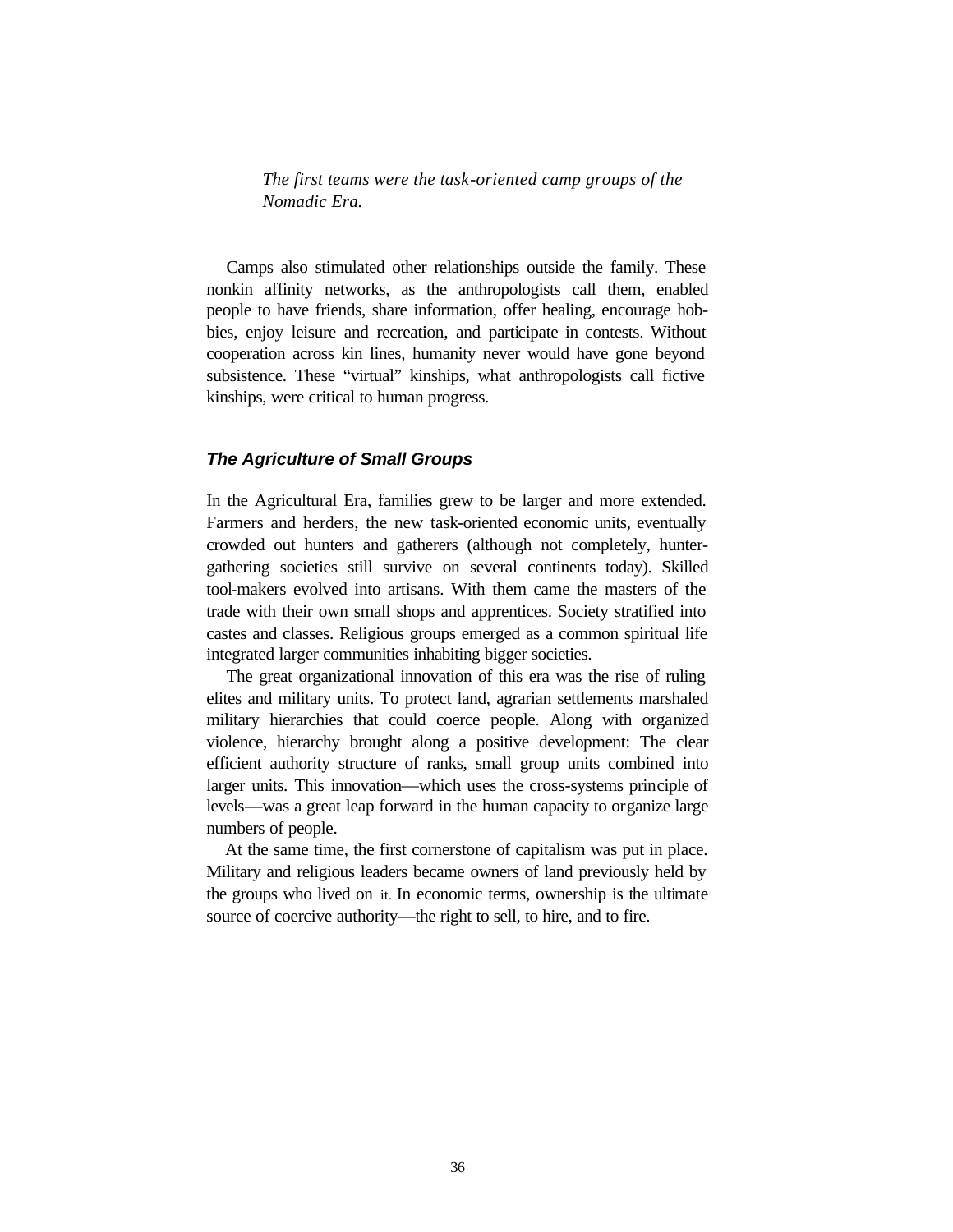This feature is the bedrock of hierarchical rights and responsibilities in companies and it affects teams today. Because they are by their nature hierarchical decision makers, executives must confront a schizophrenic problem when they try to team with one another. They have a dual nature—hierarchs who are guardians of supreme power and team members who are partners in power. This makes it particularly difficult for executive groups to become effective task-oriented teams.

#### *Organization as Machine*

In the Industrial Age of the past few hundreds of years, the typical family size shrank again and became more nuclear. While remaining key to the social domain, the family abruptly ceased being the basic economic unit of society.

Instead, segmented, specialized work ruled. Task-oriented bureaucratic units became the basis for economic gain. Rules bound replicable operating units. The units in turn aggregated into larger mechanical processes that produced predictable results. Society viewed small groups of all sorts as interchangeable, replaceable parts of the machine organization.

Formal representation under law, where small groups stand for larger communities of people, is the great social invention of bureaucracy. New organizations defined by constitutions, laws, policies, and procedures created numerous bureaucratic small group structures—from Supreme Courts to city councils.

#### *Small Groups in the Information Era*

As the millennium draws to a close, increasingly diverse styles of families are proliferating. The nature and role of the family are hot topics. Families are again becoming a significant economic unit, not just as consumers but as joint "businesses" with two or more income streams.

At work, distributed, decentralized, flexible organizations are replacing many collocated groups. The technological capacity to share information and the staggering increase in the ability to communicate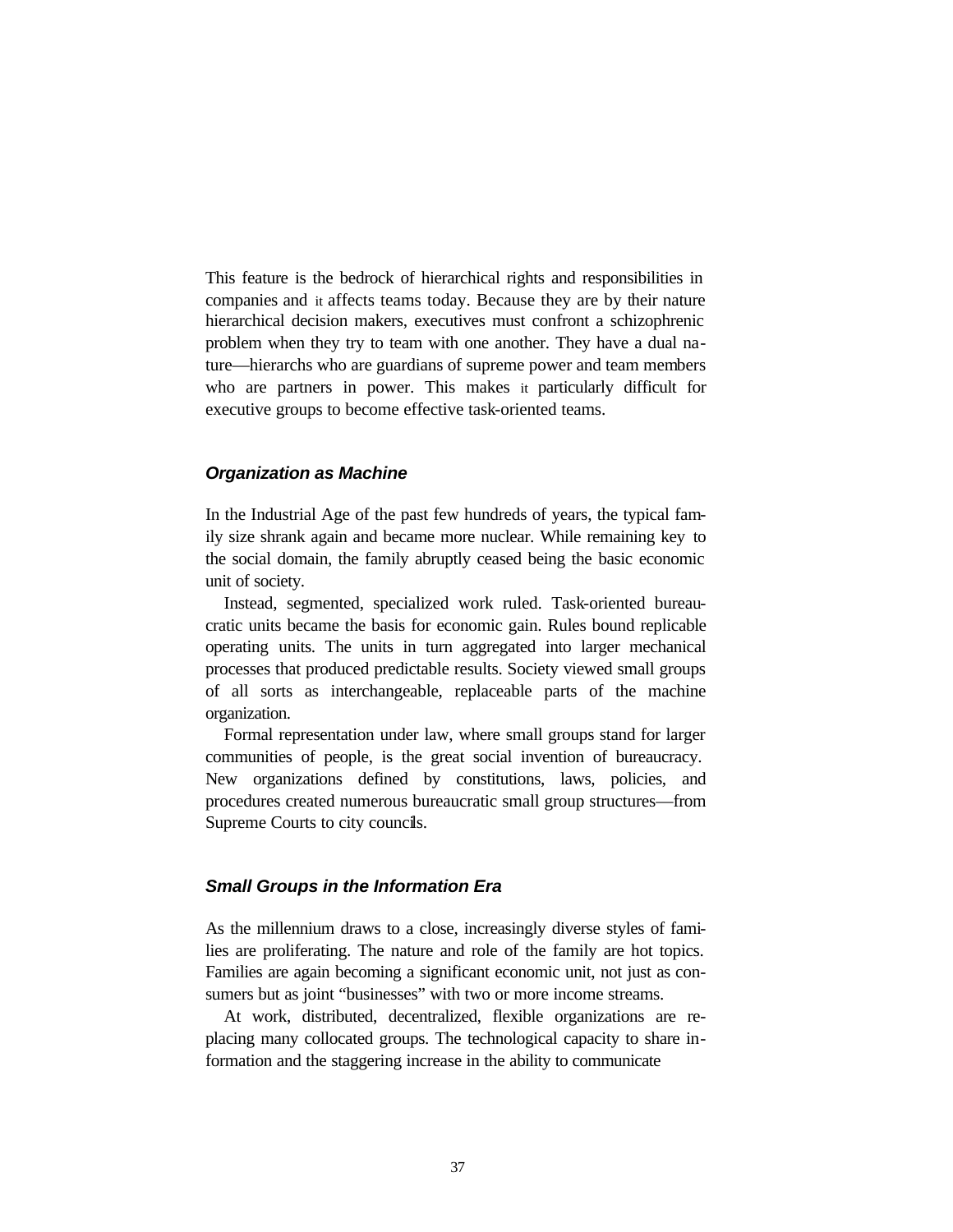provide fertile soil for the growth of *virtual teams,* the new boundary spanning, task-oriented working groups born of the Information Age.

Online affinity groups attest to the emergence of virtual social groups, virtual communities.<sup>5</sup> Still hard to see at this point are the new governance forms. As the ultimate protector of "the way things are, and bound by laws, rules, and regulations too numerous to count, government is likely to lag behind in organizational change. Yet even in government, inventive, more flexible structures are proliferating.<sup>6</sup>

### **The Generic Small Group and Team**

Over thousands of years, human life has spawned many kinds of small groups. To see what is special about teams we need to understand what is common to all small groups. Then we can distinguish virtual teams from other kinds of teams.

People tend to have their own definitions of teams and how they differ from groups, but researchers have forged considerable agreement on the matter.

#### *Foundations of Small Groups*

As recently as the mid-1980s, the standard model of small groups required a hunt through research in anthropology, sociology, organizational psychology, and management. At that time, there was a building consensus that a small group was a coherent system that one could study independently at the crossroads of several disciplines, but it was not a well-developed field.

A decade later, a search of the literature on groups and teams turns up a coherent field of research. Today, a very clear model of small group characteristics stands with considerable consensus behind it. Indeed, the general definition established in the mid-1980s has enjoyed a decade of testing and exploration. A 1996 summary of current research quotes a respected researcher's 1984 review of the literature with approval: <sup>8</sup>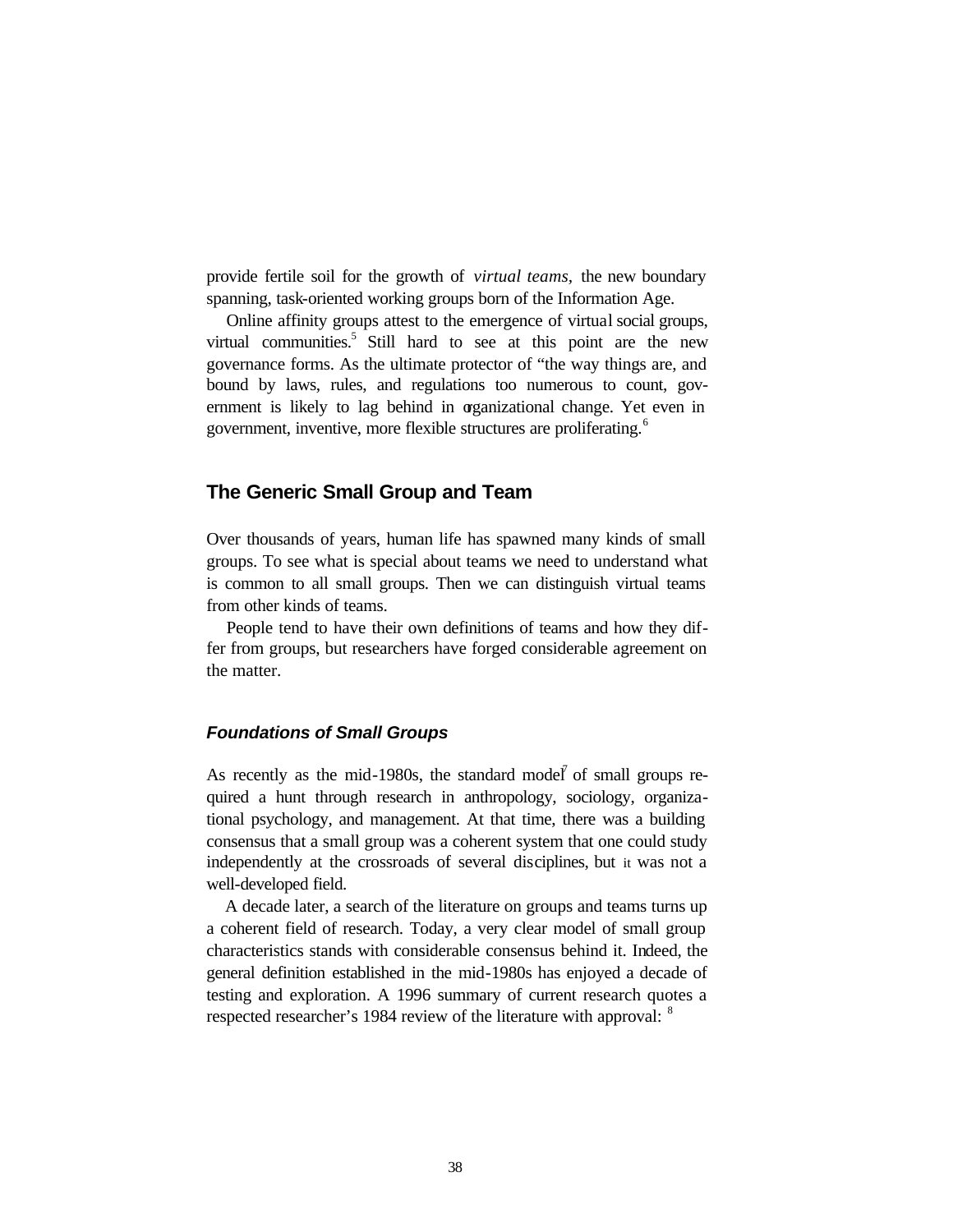*Virtually all definitions of the term* small group *include three attributes: two or more individuals, interaction among group members, and interdependence among them in some way.*

This leads to a very short definition of a small group:

*Individuals interacting interdependently.*

People become a group by virtue of doing things of mutual benefit together. A small group is *not* a random collection of people, like a crowd crossing a street or passengers on a plane. *Groups* of people have something more, an interrelatedness and a common motivation that adds up to more than just a bunch of individuals.

> *A collection of people becomes a group when the whole is greater than the sum of the parts.<sup>9</sup>*

The standard model embeds a small group in a larger context. It is very rare that a new small group arises out of nowhere. Usually, small groups arise from pre-existing groups—the special accounts group that grows out of a finance organization, the book club that is adjunctive to the church, the pick-up basketball team that grows out of the playground building project spawned by the PTA. In business, small groups are invariably part of a larger organization or set of organizations.

*Individual members* of the group define its boundaries. Whatever it is that enables people to say they are "in" the group while others are "out" of the group identifies the boundary. When people are on an e-mail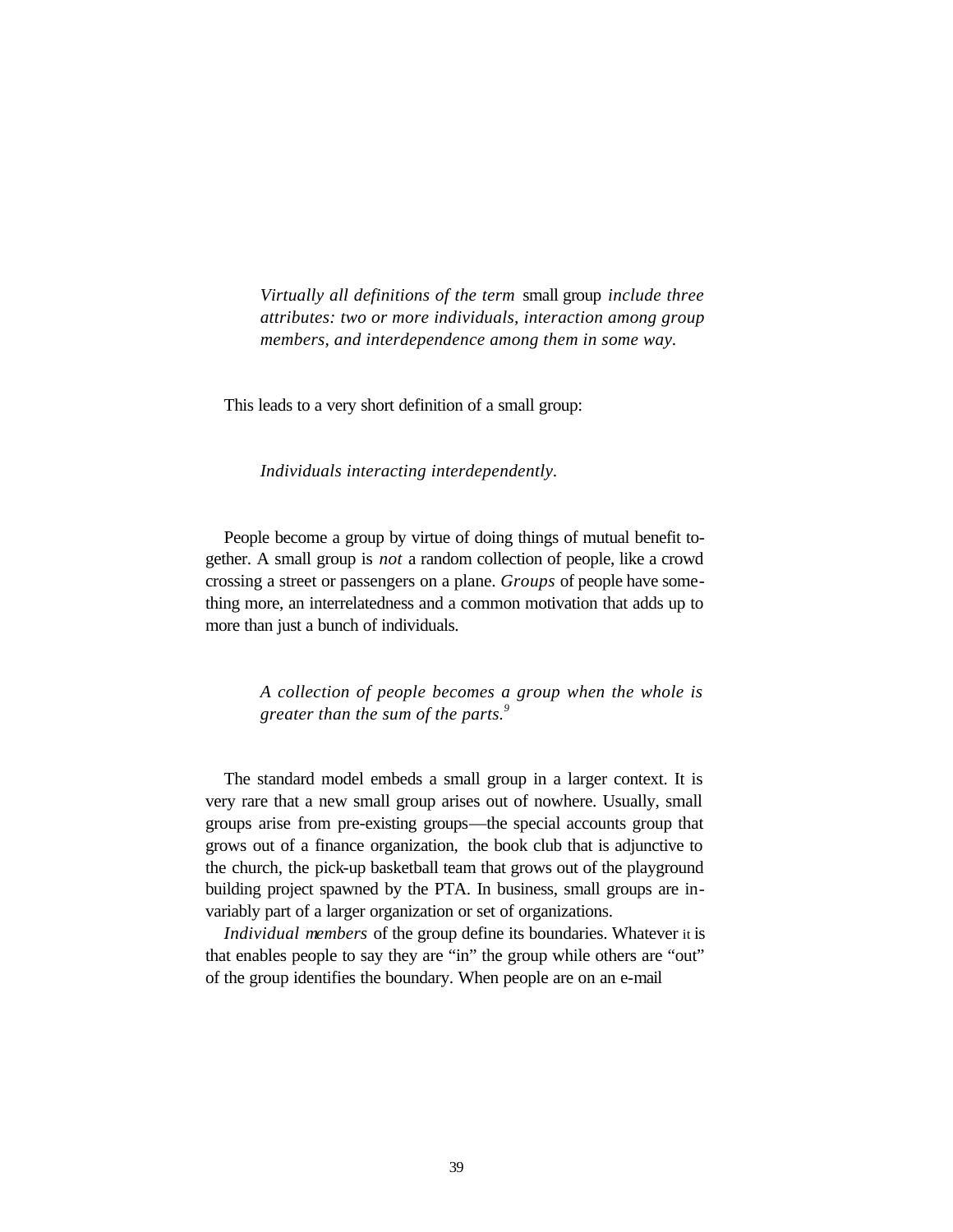distribution list, they establish themselves as members of that virtual group. If you are not on the list, you are not a member. Membership recognized by insiders and outsiders alike gives a group its basic boundary.

The second element of small groups is *interaction—the* multiple links among members. Communication, the foundation for human interaction and relationships, is inherently a shared activity. Language, first invented in the earliest forager camps, continues to be concocted in new groups today. Acronyms, stock phrases, and in-jokes are all linguistic indicators of group cohesion.

For millennia, small group communications meant that people talked to one another face-to-face, using the medium of sound waves traveling in air. Even today people assume that most small group communication is face-to-face. That is changing.

> *We are experiencing the most dramatic change in the nature of the small group since humans acquired the capacity to talk to one another.*

Researchers prefer the term *interdependence* to describe what most management and popular organizational writers refer to as an essential attribute with terms like "unifying purpose" or "shared goals." The words "individuals interacting" are not sufficient to define a small group. There must be interdependence—joint purpose and shared motivation to incorporate individuals into a group whole.

## *Teams Tackle Tasks*

So what are teams? In the standard model, the step from small groups to teams is short and simple. Both the scientific literature and the popular press express the distinction in the same clear way:

*Teams exist for some task-oriented purpose.*<sup>10</sup>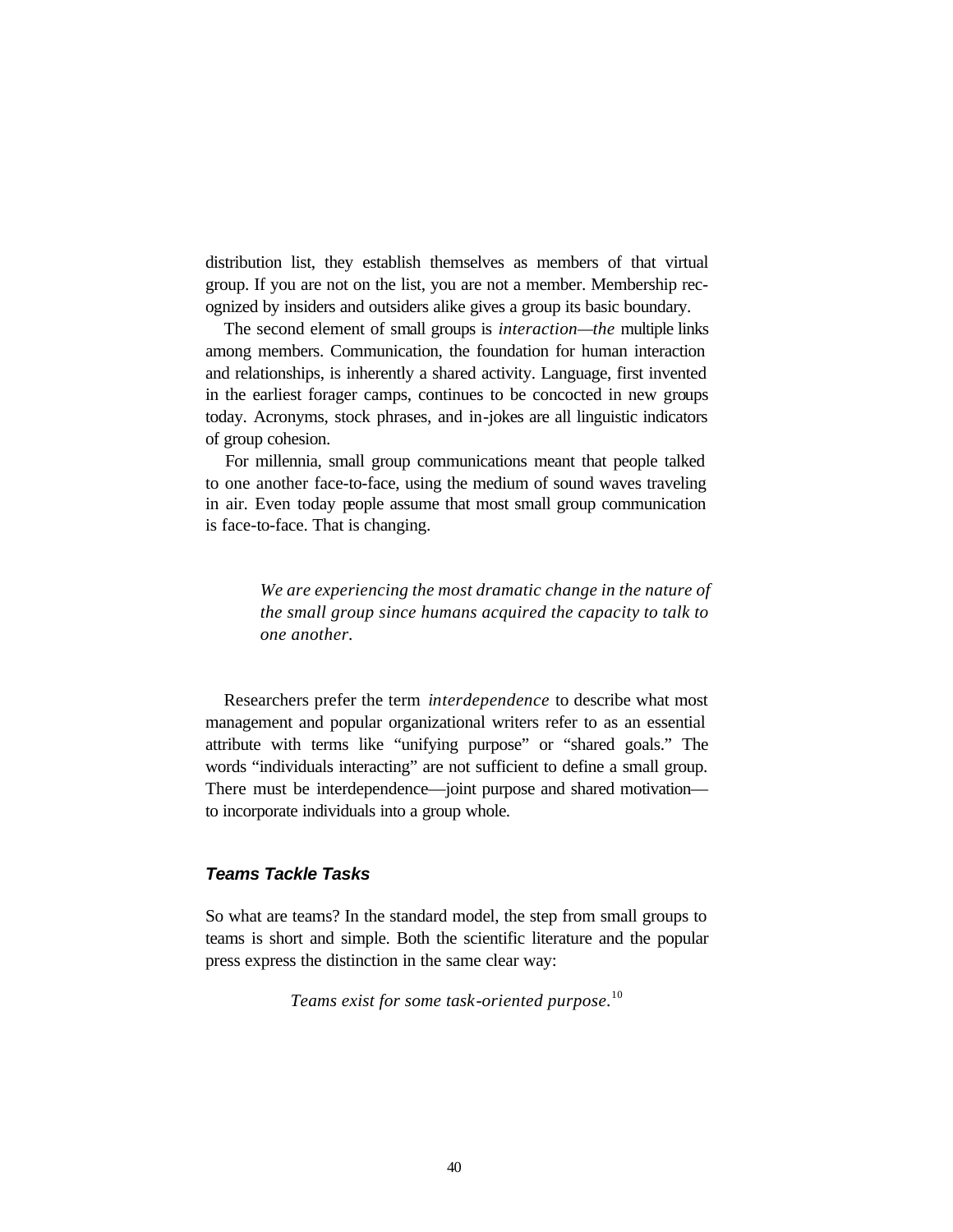The orientation to task is what distinguishes teams from other types of small groups such as family households, social groups, and governing bodies. While all small groups carry out tasks to some degree (as well as make decisions and support social interactions), task *is* the focus for teams. All other aspects are ancillary. ~

While having a purpose is fundamental to all small groups, teams are specifically and deliberately results-oriented. Tasks are the work, the common process that is the means to the results, the jointly held end. In setting goals, teams project desired results and agree upon tasks to carry them to their objectives.

In addition to the membership boundary found in all small groups, tasks create a team boundary. The nature of the goals and the work required to carry them out drive the need for certain members and skills to be part of the group. Conversely, different members shape and reshape the purpose and tasks of the group. Indeed, the goals and tasks often exist before the team identifies its members. The feedback loop between task definition and appropriate membership becomes a core defining process during a team's early development.

Purpose in all its forms—interdependence, vision, mission, strategies, goals, results, and, especially, tasks—lies at the center of understanding teams. Purpose also is notoriously difficult to grasp and make predictably practical. Much of the best thinking around teams has gone into books that elaborate various aspects of purpose, in many cases making that thinking applicable through tips, tools, and processes.

While the task focus distinguishes teams from small groups, the essential distinction between teams and *virtual* teams comes in the boundary-crossing nature of their interactions. The day-in-and-day-out reality of communicating, interacting, and forming relationships across space, time, and organizations makes teams virtual.

## **Virtual Teams Cross Boundaries**

Buckman Labs is a sea of virtual teams that constantly form and dissolve. To solve a customer problem, a global virtual team comes together without anyone chartering it and it includes anyone in the company who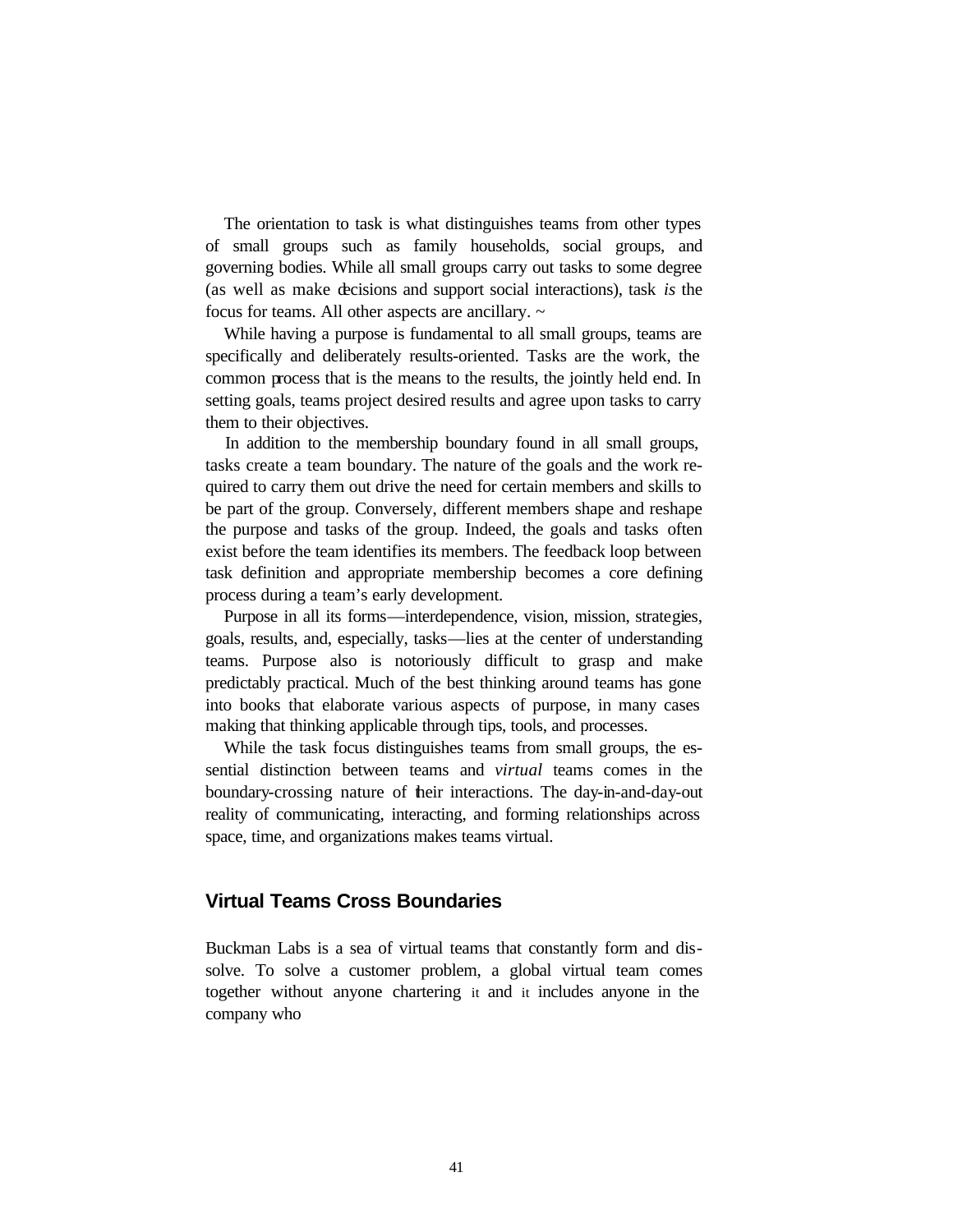chooses to participate on a particular topic. When the discussion is over, the virtual team disbands.

Buckman's teams are quite different from traditional task groups comprising people from the same organization functioning in the same place at the same time. This is a description of both the conventional 9 to 5 office and the assembly line 7 to 3 shift that structures the industrial model of work.

Since we are in new territory here with a new type of team, we need some coordinates to explore the terrain (Figure 2.3). One point of reference is the familiar one of space and time. Less obvious but equally important is the dimension of organization.

Space and time are treated here as a single interrelated idea (spacetime) that is appropriate to the concepts of post-Newtonian physics. Distance in space even a short distance—takes time to cross. At greater distance across time zones, day turns into night and impedes people's ability to interact simultaneously—even with media that travel at the speed of light.

Spacetime and organizational boundaries mix and match into four kinds of teams, one conventional and three virtual, all of which Buckman Labs uses.

In traditional Industrial Age collocated teams, people work side-by-side (the same space and time) on interdependent tasks for the same organization. Several decades ago, even before the new communications technologies were widely available, one form of virtual team began to

| <b>Spacetime</b> | Organization |                      |
|------------------|--------------|----------------------|
|                  |              | Same Different       |
| <b>Same</b>      | Collocated   | Collocated           |
|                  |              | Cross-Organizational |
| <b>Different</b> | Distributed  | Distributed          |
|                  |              | Cross-Organizational |

#### **Figure 2.3 Varieties of Teams**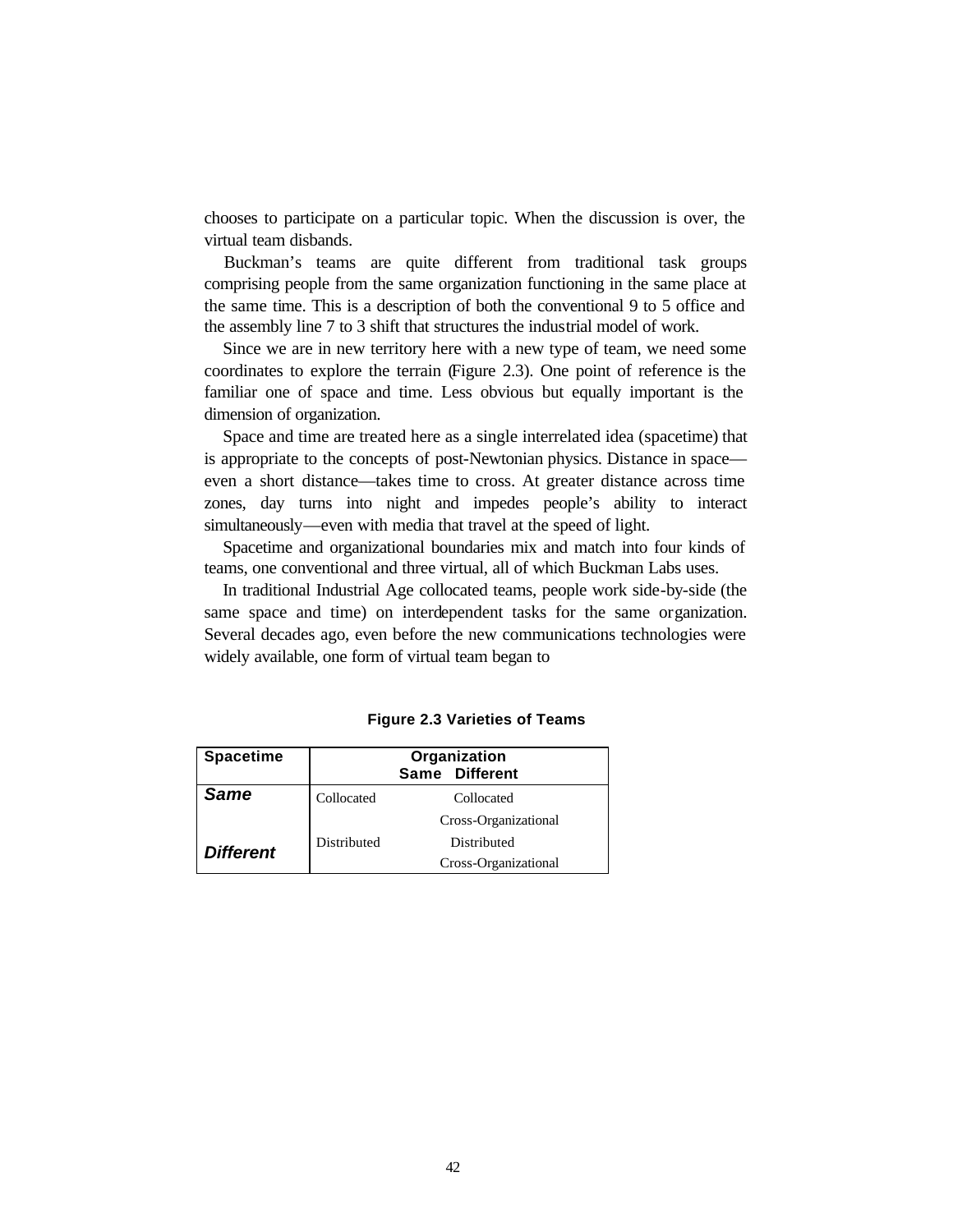appear, the cross-organizational team. Today, cross-organizational teams of all kinds are common.

### *Collocated Cross-Organizational Teams*

Collocated cross-organizational teams comprise people from different organizations who work together in the same place. At Buckman Labs, an informal group of people who number "between 4 and 15," according to Buckman Labs' Alison Tucker, all work in Memphis but for different Buckman organizations. Though their task is to brand the company's products, only some members of the team are from marketing.

Perhaps the most familiar type of virtual team is the classic crossfunctional group of experts and stakeholders who come together to solve problems or seize opportunities that require cooperation across organizational boundaries. A good example is the Shell Offshore project team that developed the process for designing, building, and running drilling operations and pipelines a mile undersea. The team included a geophysicist, paleontologist, drilling supervisor, production superintendent, construction engineer, human resources training manager, and organization development consultants. They left their regular jobs and gathered in New Orleans to devote full-time to designing the social and technology systems to support the new operation.

Most of the great management movements of the last two decades have stressed the formation of cross-functional teams. The quality movement and later re-engineering have stimulated the sprouting of teams everywhere, many of them cross-functional. Concurrent engineering and  $CALS<sup>12</sup>$  a decade earlier encouraged the formation of new product design and development teams that reached across the life cycle, from marketing and engineering to sales and support, which Boeing used in its 777 design teams.

Although failures are legion and frequent, cross-functional teams (which have permeated every industry, sector, and level of organization) have been an astonishing management success story. The innovation has now spread well beyond internal boundaries. Cross-organizational teams include suppliers, customers, and even competitors in alliances of all kinds that cross corporate borders.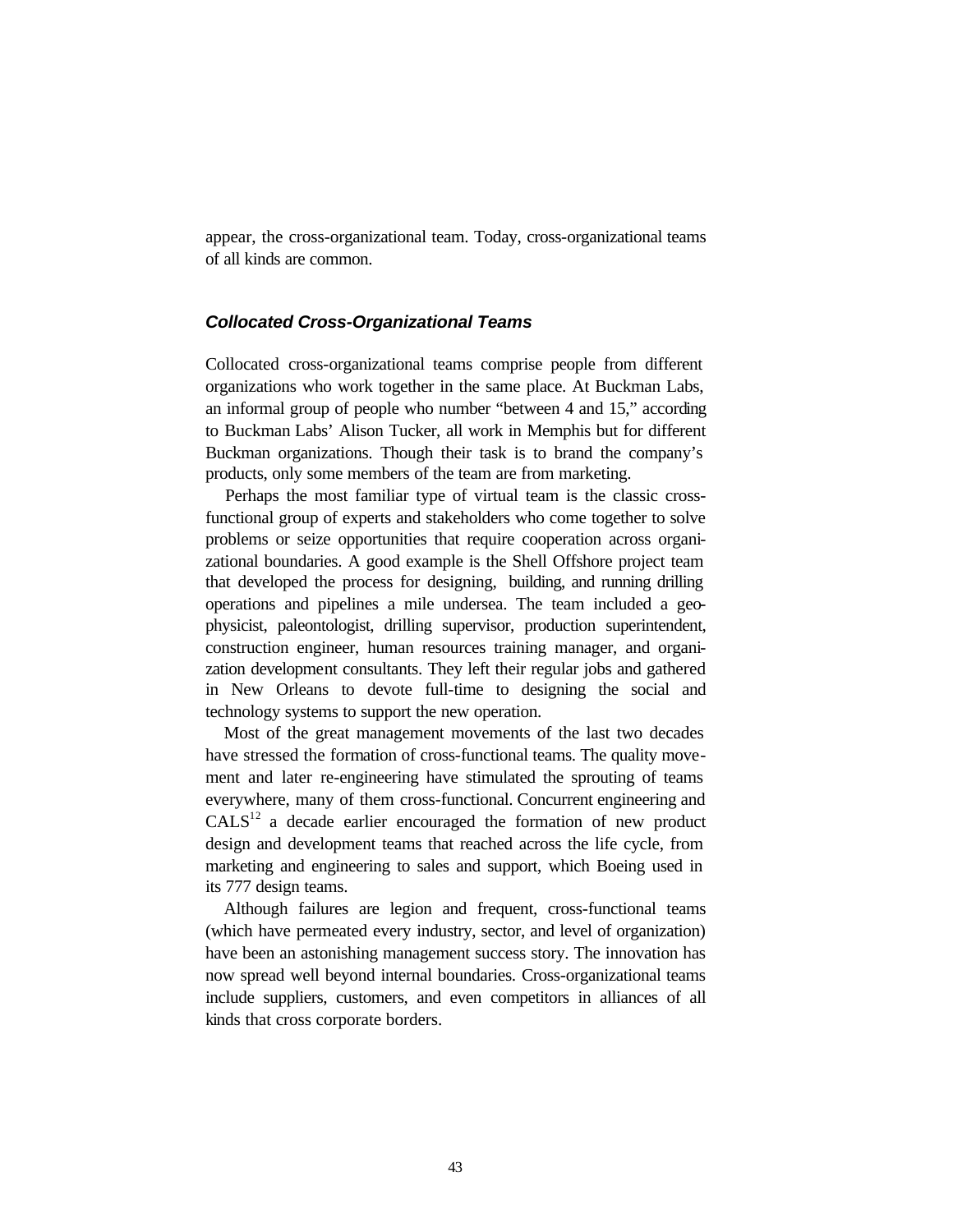As distances expand across space and organizations, the options to collocate teams shrink even as the ability to work at-a-distance grows. Relocation itself is increasingly difficult because of spiraling costs, people's unwillingness to move, and the short timeframe of many projects that does not justify the expense of moving people. Teams *must*  spread out.

### *Distributed Teams*

Distributed teams comprise people in the same organization who work in different places either interdependently (like a multisite product development group) or separately (like branches and local offices). Buckman Labs research and development operation is distributed across all the company's sites.

To carry out interdependent tasks, teams with members in different places clearly have a distance problem to solve. Perhaps just one person is situated remotely. Perhaps several are. Sometimes everyone is in a different place. More than a dozen people in Boise Cascade's Paper Division Printing and Converting Business group have moved out of the company's Portland, Oregon, offices—choosing instead to work from home.

The ability to work at a distance is reshaping the traditional headquarters-field relationship. Site managers belong to the same organization but rarely work as a team under the old model. Indeed, branch offices, one familiar example of de facto distributed teams, often are encouraged to compete in a system that pits one against the other in the effort to maximize output and beat quotas.

When branches work together, however, they form virtual teams of people in the same organization situated in different places. The 47 branch managers of BankBoston's First Community Bank formed a team among themselves to address common service issues and to develop cross-branch priorities based on their own needs and shared learning. Branch teams face the same problems of crossing space and time as more organizationally-diverse virtual teams. Local intergroup boundaries are sometimes more difficult to bridge than more distant affiliations because of competitive forces arrayed along contiguous organizational borders.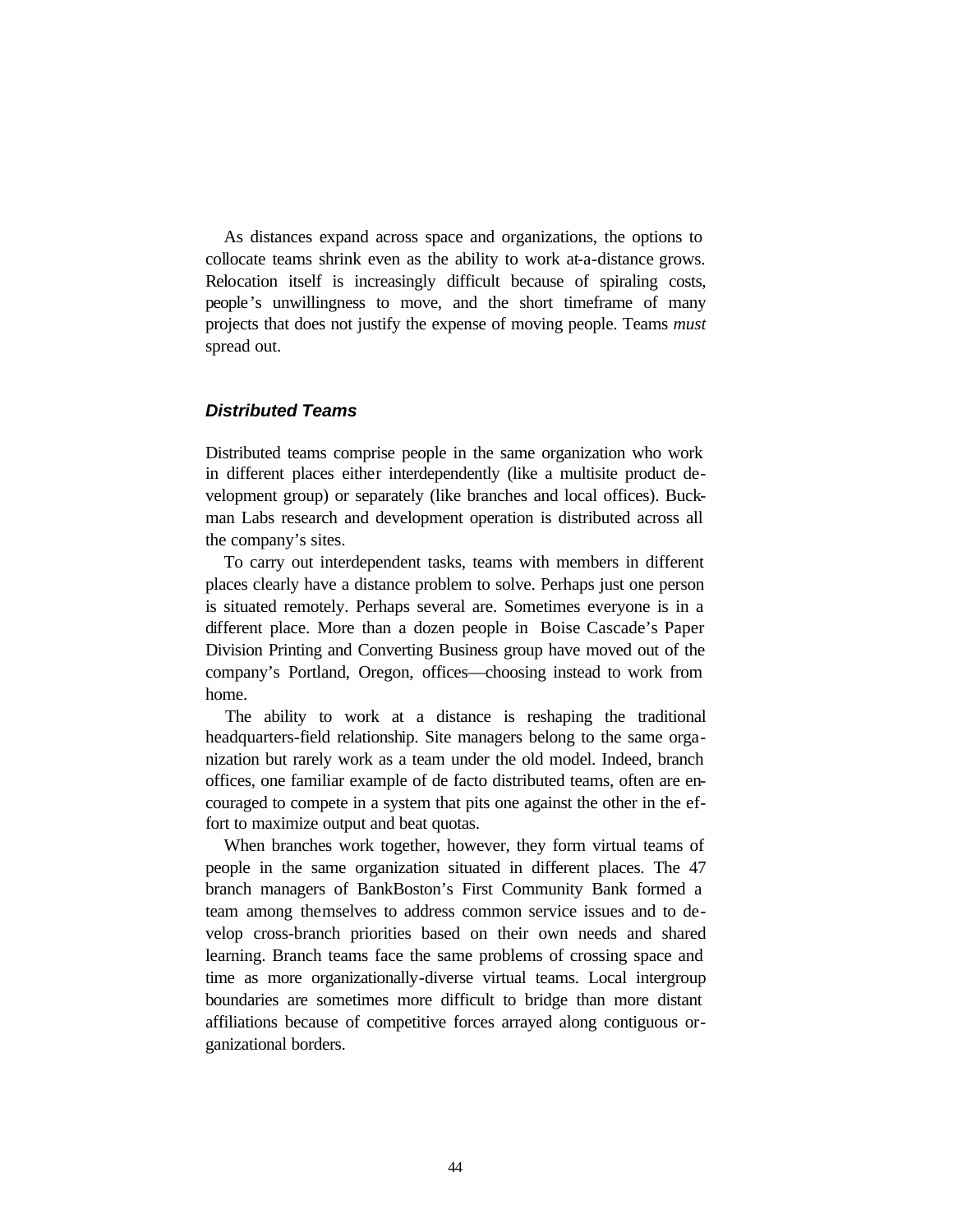Even if not distributed in space, virtual teams can be spread out in time. Teams of shifts and groups of managers and professionals-on-themove share facilities—people in the same organization who use the same place but at different times. Buckman's manufacturing plants run on three eight-hour shifts daily and, as Bob Buckman estimates, their management teams are in their offices just 14 percent of the time.

When Eastman Chemical Company began its long drive to develop teams in the late 1970s, they began with shift supervisors. As the interface between shifts became more complex, the information load increased, so Eastman formed teams within and across shifts that supported 24-hour quality improvements.

A new variation on the old time-shift theme is the galloping trend towards "officing." Flexible office arrangements include the "hoteling" concept, such as IBM's "sales warehouse offices." There people sign up for a workspace on arrival at the office. Other future-here-right-now work environments maximize collaborative workspace with mobile and home-based offices for independent work.

#### *Distributed Cross-Organizational Teams*

Distributed cross-organizational teams involve people from different organizations who work in different places. Buckman's Distance Learning Team of a dozen people from multiple organizations includes several who work from home, such as one member who lives in Boston and attends real-time Memphis meetings over the phone.

The classic virtual team combines people in different places and organizations with some need to function at the same time (synchronously)—not all of the time, of course. Most work combines a pattern of individual tasks and group tasks, time spent working alone and time spent working with others. For most virtual teams, synchronous interaction-shared time—is a scarce resource. Time together is planned, prepared for, and followed-up on. Hewlett-Packard's worldwide distributed product information management system (PIM System) team combines quarterly face-to-face meetings and extensive use of electronic media to function across global distances and 24-hour timeframes.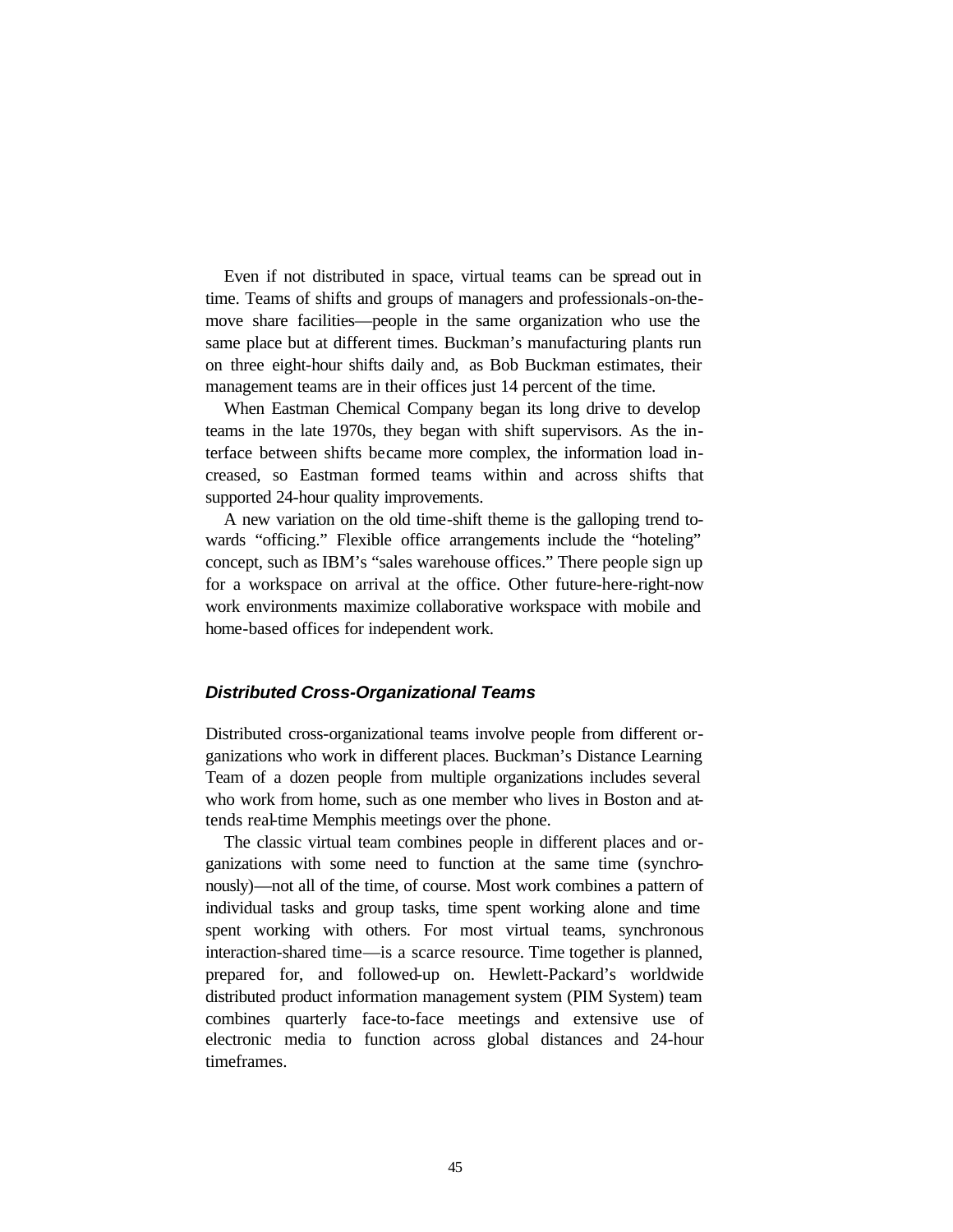Time creates a complication that not even instantaneous communication can solve. As the distance increases and more time zones are crossed, the window of synchronicity in the work day narrows. New England is six hours behind Europe, and people in California leave work just as their counterparts start their next day in Japan. Even when realtime interaction is possible technically, it may not be practical.

The most extreme type of virtual team is one that is crossorganizational and that rarely and in some cases never meets in the course of doing its work. Without face-to-face time, this type of team tests the limits of dealing with contentious issues, but may shine for information-sharing and technical problem-solving tasks. Buckman's global conversation system provides conditions that allow worldwide cross-organizational teams to form within hours to work on a customer problem or opportunity that may last for days or weeks.

### *Variations on a Theme*

Virtual teams also spring up in traditional settings. When a collocated team uses tools that a distributed team requires just to survive, they may achieve levels of performance far beyond the conventional norm. Buckman's many collocated teams have benefited enormously from their virtual team systems and the experiences of their colleagues around the world. Small collocated core teams can help support the needs of a larger distributed organization.

By implication, the traditional model of work meant that everyone in the group of course spoke the same language and took their nonverbal cues from the same broader culture. Today even when people are in the same location the chances of their speaking different languages are high.

Virtual teams break the traditional mold as people work across boundaries. When people occupy different places and come from different organizations, they can be certain that they will have to cope with difficulties in communicating across culture and custom with different languages. The language differences that virtual teams have to contend with are not all born of different country tongues. Two people from different professional upbringings can have almost as much problem communicating as two people who grew up speaking English and Japanese.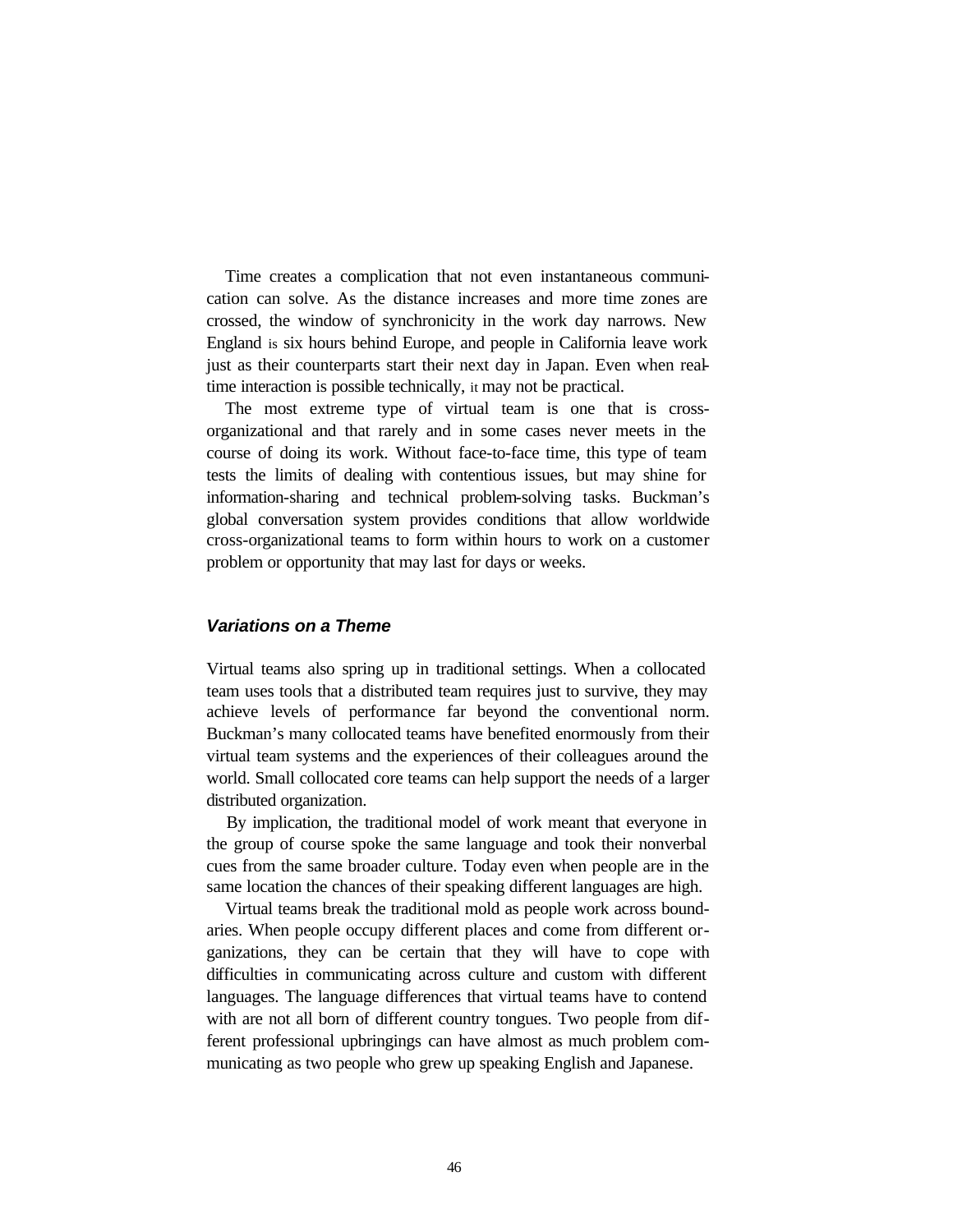When teams go global, their language and culture issues clearly loom larger. However, all teams of the future will have to cope with the fact of increasing diversity in the workplace. Not only is the workforce becoming more diverse, but the task requirements of complex work demand that a more diverse group of people works together, whether in traditional settings or in virtual teams.

BankBoston's First Community Bank (FCB) tested the limits of the large-scale, cross-cultural, cross-organizational virtual team. Working in partnership with the Overseas Chinese Credit Guarantee Fund, a Taiwan-sponsored effort to make loans to Chinese business people around the world, Boston's FCB had to include players from many organizations. According to Steven Tromp, a director of commercial lending at FCB, the team included people from a dozen organizations within the bank, four people from Chinese community groups in Boston, and six representatives of the Taiwanese government. "And that was just the inner circle of the team," Tromp says. "Dozens more were touched by it as time went on including the business people who finally got the loans. It was all done through e-mail, phone calls, and 'who knows who.' It was a neat example of a virtual team."

Sometimes collocated teams have even greater difficulty than virtual teams dealing with variations of language and culture. Because they are less aware of their communication barriers, collocated teams do not necessarily create appropriate compensatory norms. There is an analogy here to the relationship between distance and collaboration. Data show that people are somewhat less likely to communicate with a colleague upstairs in the same building than with one in another building.'<sup>3</sup>When people know they are at a distance—culturally and linguistically as well as spatially—they are more conscious of the need to be explicit and intentional about communication.

### **A System of Virtual Team Principles**

The three-part model of the virtual team concept—people, purpose, and links—is a simple but powerful conceptual tool (Figure 2.4). With it, you can grasp something as slippery as a network and something as immediate as a small group. "People linking with purpose" is our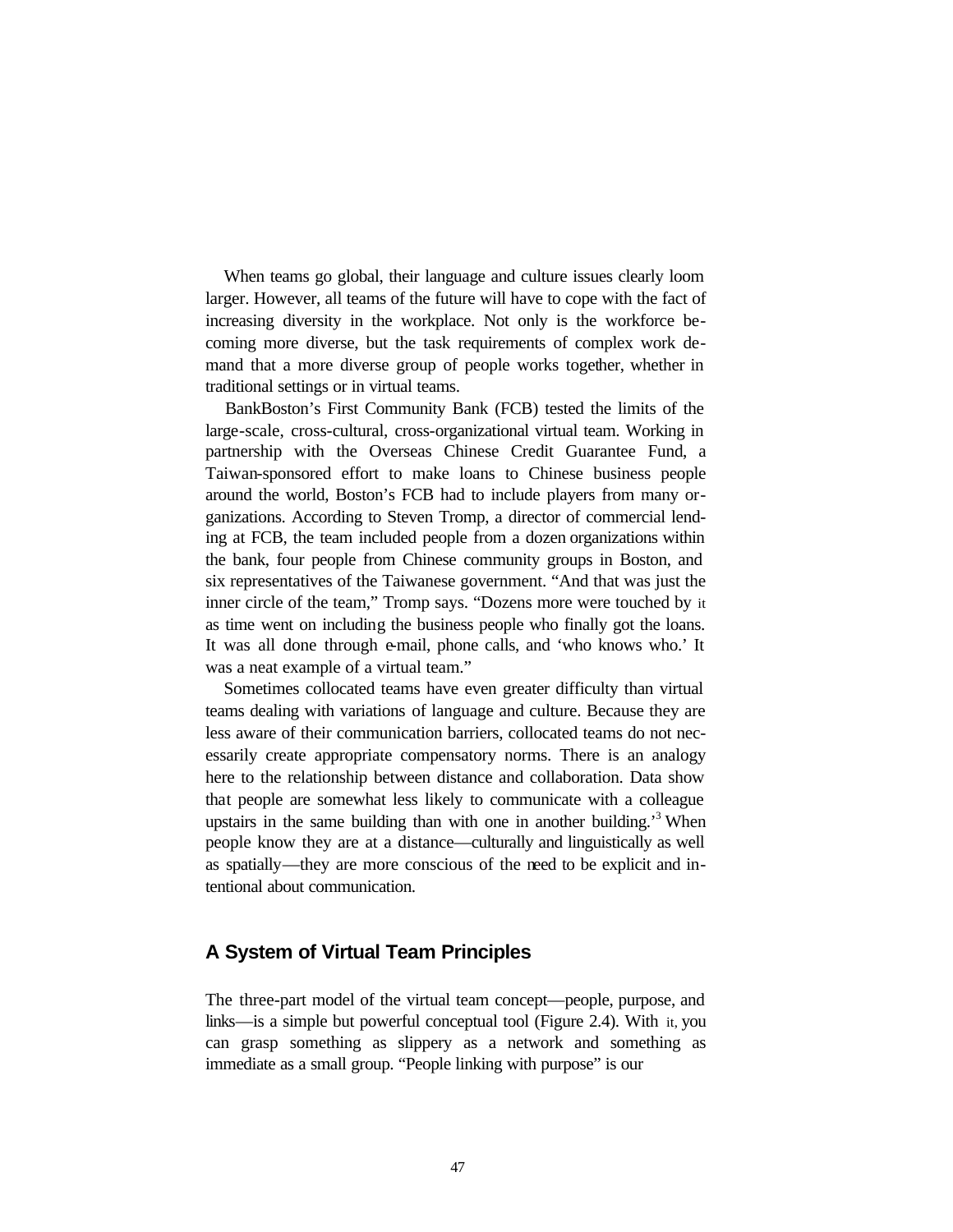

expression for the standard small group model "individuals interacting interdependently."

To account for the essential characteristics of virtual teams, we need to go down a level. In Chapter 1, we briefly outlined nine Virtual Team Principles that expand the three-part model, adding qualifiers to general team features that make them "virtual."

The nine principles together provide an integrated framework for understanding and working in virtual teams.

> *The principles of people, purpose, and links form a simple systems model of inputs, processes, and outputs.*

To start a virtual team, you need independent people, cooperative goals, and multiple media. As the team goes through its life cycle development process, people share leadership, undertake interdependent tasks, and engage in myriad boundary-crossing interactions. As the